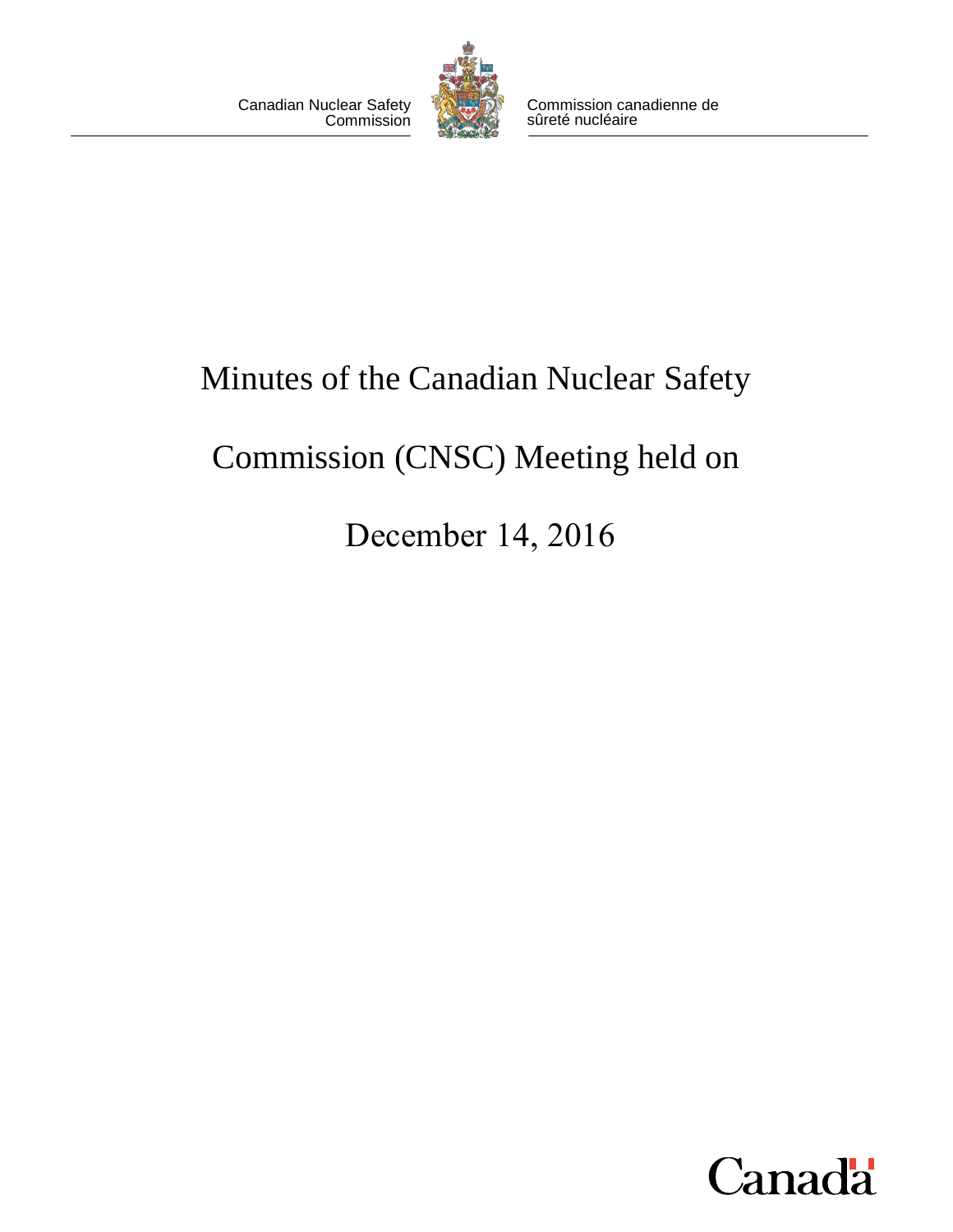Minutes of the Canadian Nuclear Safety Commission (CNSC) meeting held Wednesday, December 14, 2016, beginning at 8:34 at the Public Hearing Room, 14th floor, 280 Slater Street, Ottawa, ON.

Present:

M. Binder, President R. Velshi Dr. S. McEwan

M. Leblanc, Secretary L. Thiele, Senior General Counsel M. Hornof, P. McNelles, and S. Dimitrijevic, Recording Secretaries

CNSC staff advisors were: R. Jammal, G. Frappier, K. Lafrenière, H. Tadros, J. LeClair,

N. Tran, B. Carroll, S. Thompson, K. Glenn, C. Purvis, M. Rinker, K. Sauvé, R. Dwyer,

N. Kwamena, K. Murthy, C. Moses, R. Buhr, J. Mecke, A. McAllister, A. Bouchard,

K. Owen-Withred, H. McRobbie, G. Lamarre, R. Lojk, N. Greencorn, M. Langdon,

E. Kanasewich, D. Humphreys, W. Stewart, K. Lange, A. Levine, S. Faille, M. Thériault, P. Fundarek,

Other contributors were:

- OPG: R. Manley, Z. Khansaheb, K. Dehdashtian, L. Morton,
- CNL: D. Cox, N. Mantifel,
- Bruce Power: F. Saunders
- NB Power: B. Plummer
- Cameco Corporation: L. Mooney, L. Yesnik, K. Nagy, M. Webster, K. Lamont
- AREVA Resources Canada: D. Huffman, D. Martens, E. Pacquet, V. Laniece, T. Searcy
- Nuclear Waste Management Organization: P. Gierszewski
- Canadian Nuclear Workers' Council: D. Shier
- UniTech Services Group: K. Anderson
- EnergySolutions Canada: T. Ryder
- Mississauga Metals & Alloys: D. Sharpe
- CANDU Energy Incorporated: G. Boudens
- NWMO: P. Gierszewski
- Ontario Ministry of the Environment and Climate Change: T. Dagilis
- BHP Billiton: Mrs. Berthelot
- Ministry of the Economy Province of Saskatchewan: K. Cunningham
- Government of Saskatchewan: T. Moulding
- Population Health Unit: J. Irvine
- Dynamex: R. Tuggle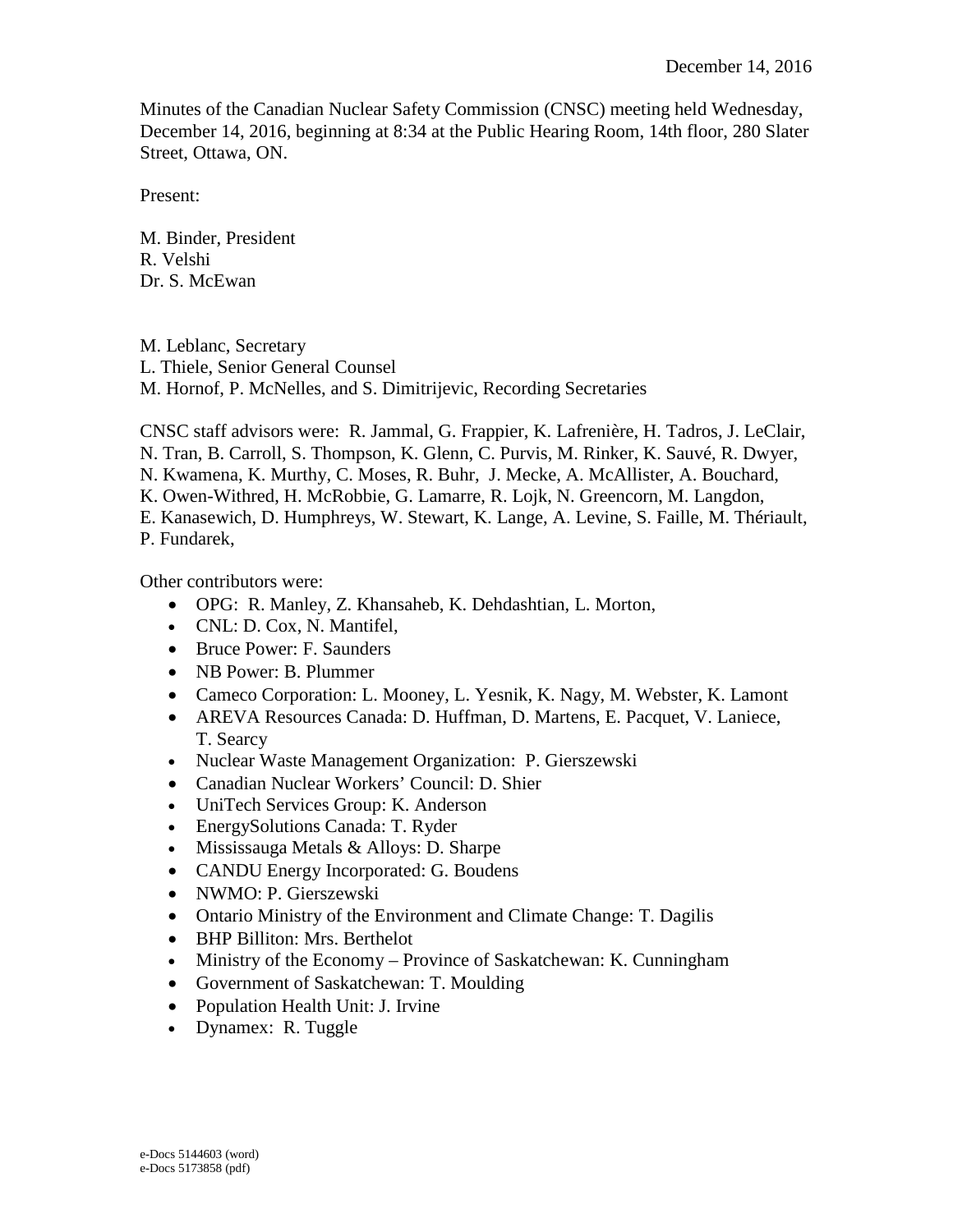# Constitution

- 1. With the notice of meeting CMD 16-M65 having been properly given and all permanent Commission members being present, the meeting was declared to be properly constituted.
- 2. Since the meeting of the Commission held November 10, 2016, Commission member documents CMD 16-M49 to CMD 16 M49.6, CMD 16-M50 to CMD 16-M50.2, CMD 16-M64 to CMD 16-M66.C, and CMD 16-M68 to CMD 16-M72 were distributed to members. These documents are further detailed in Annex A of these minutes.

# Adoption of the Agenda

3. The revised agenda, CMD 16-M66.C, was adopted as presented.

# Chair and Secretary

4. The President chaired the meeting of the Commission, assisted by M. Leblanc, Secretary and M. Hornof, P. McNelles, and S. Dimitrijevic, Recording Secretaries.

# STATUS REPORTS

## Status Report on Power Reactors

- 5. With reference to CMD 16-M68, which is the Status Report on Power Reactors, CNSC staff presented updates on the following:
	- returning to service from a forced outage and after repairs; • Bruce Nuclear Power Plant (Bruce NPP) - Unit 1 and Unit 2 were at 8% full power and 70% of full power respectively,
	- Darlington NPP, Unit 2 74% of the channels had been defuelled, and the date for completion of the defuelling campaign has been moved to January 9, 2017, from February 6, 2017;
	- Pickering NPP, Unit 4 fuelling machine repairs have been completed and the Unit was at 92% of full power;
	- Pickering NPP, Unit 7 a completion date of planned maintenance outage has been projected for late December 2016.
- 6. CNSC staff informed the Commission about the injury of a contractor employee who suffered a broken leg while working in Unit 2 of the Darlington NPP on December 1, 2016. The Commission sought more details on the event, information on immediate corrective actions and for an update on the worker's status. Representatives from Ontario Power Generation (OPG)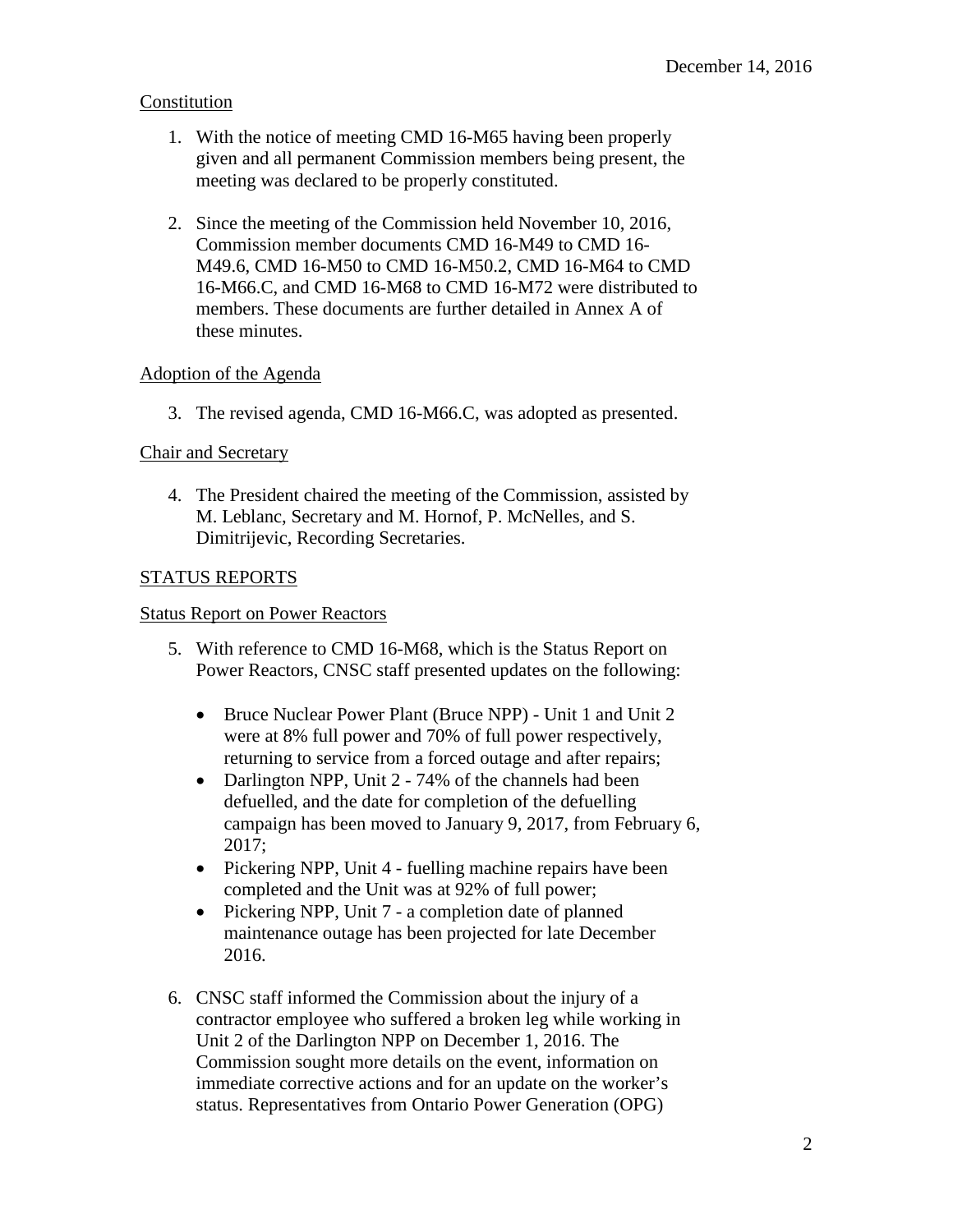that the worker was back to work with modified duties, and that the orders. The Commission does not require any further update on this described the event and explained that immediate corrective actions had been taken. The OPG representative informed the Commission Ministry of Labour interviewed the workers involved and issued no matter.

- 7. Responding to the Commission's question about reasons for omitting Gentilly-2 NPP information from this status report, CNSC staff stated that this report and the Annual Report on Power Reactors will no longer include the Gentilly-2 NPP since it is no longer operating. CNSC staff continues its regulatory oversight of the facility, and reporting on oversight of Gentilly-2 will be part of the regulatory oversight annual report on waste and decommissioning.
- 8. With regard to safety implications of the Bruce A Unit 2 forced outage, CNSC staff explained the characteristics of the event and stated that there were no safety implications.
- 9. The Commission enquired about the capacity of the pool for used fuel at Darlington NPP and its ability to receive the fuel elements from the defuelling campaign. The OPG representative provided more details about the defuelling campaign and responded that there is sufficient room in the pool to allow for a full-core defuel.
- 10. The Commission enquired about recurrent problems with the fuelling machine at Pickering NPP Unit 4. CNSC staff responded that, from a safety perspective, the Pickering NPP management were taking appropriate actions. The representatives from OPG submitted that OPG has had an extensive reliability improvement program for the fuelling machines across the site, and that they continue to improve the performance of the fuelling machine systems. Answering the Commission's request for trending data regarding the fuelling machine reliability for the last six months, **ACTION** the OPG representative responded that the data would be sent to by the CNSC Regulatory Program Director who would in time March 2017 provide an update to the Commission.
- 11. Regarding the update on an injury in September 2016 to a Pickering NGS employee who fell and broke his knee cap, the **ACTION** Commission requests a final update once CNSC staff receives and by assesses the Detailed Event Report. June 2017

## Canadian Nuclear Laboratories Limited: Status Report on Fitness for Service for the Chalk River Laboratories

12. With reference to CMD 16-M64, CNSC staff presented the fifth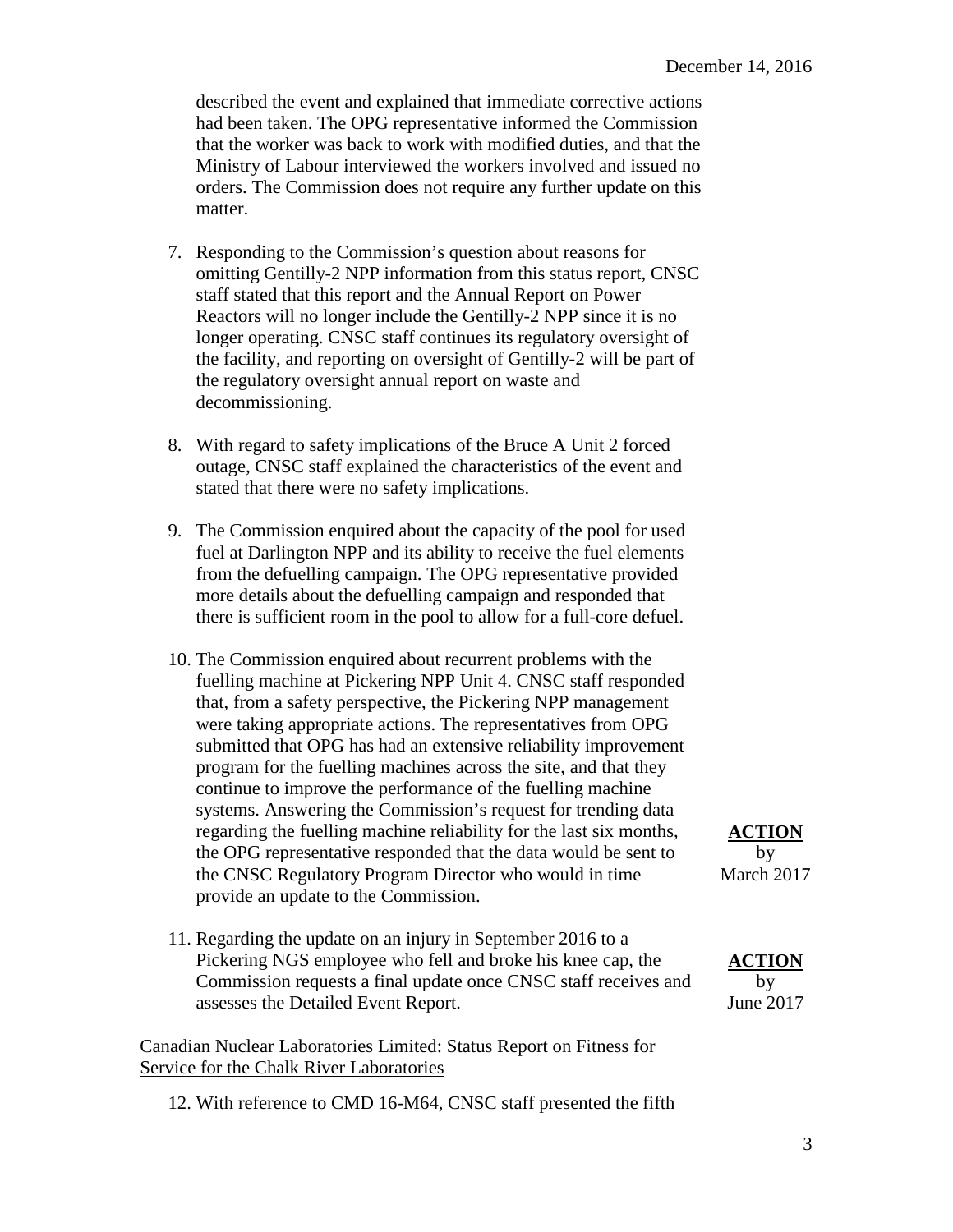Laboratories (CRL) and Canadian Nuclear Laboratories' (CNL) remained below expectations. CNSC staff reported that CNL continues to make progress towards a satisfactory rating and that update on the status of fitness for service at Chalk River progress towards a satisfactory rating. CNSC staff submitted that these regular updates continue to focus on the National Research Universal (NRU) reactor and criteria within specific areas associated with Fitness for Service where CNL performance all target dates from the last update remain the same. CNSC staff further informed the Commission about programs and activities where CNL had achieved a satisfactory rating, and pointed to the areas and remaining activities to be carried out by CNL. CNSC staff also provided a detailed list of their observations and findings related to each specific area reviewed since the last update presented in November 2016. A representative from CNL added that the remaining activities were either on track or ahead of schedule.

- 13. The Commission commended CNSC staff for the concise and informative report and CNL for the progress made since the previous update. The Commission asked whether the cessation of routine molybdenum production had resulted in changes to the schedule of the ongoing activities. The CNL representative responded that the cessation of molybdenum isotope production at the end of October 2016 allowed for additional flexibility in maintenance completion and flexibility in terms of operating the NRU reactor.
- the fitness for service of the vessel was adequate. CNSC staff 14. The Commission enquired about the estimated fitness of the NRU reactor vessel over the projected lifetime of operations of the reactor. The CNL representative responded that, following the completed sixth annual cycle of inspections, they confirmed that confirmed this statement.

#### Event Initial Report (EIR)

 *Limit by a Nuclear Energy Worker During a Therapeutic Nuclear Vancouver Coastal Health Authority: Exceedance of a Regulatory Dose Medicine Procedure* 

15. With reference to CMD 16-M72, CNSC staff presented a report regarding an extremity exposure (hand contamination) above regulatory limits to a nuclear energy worker. CNSC staff provided a comprehensive description of the event and reported that the CNSC was notified of this incident on October 28, 2016, and that the full report had been submitted on December 2, 2016. No physical effects have been noted following the exposure and none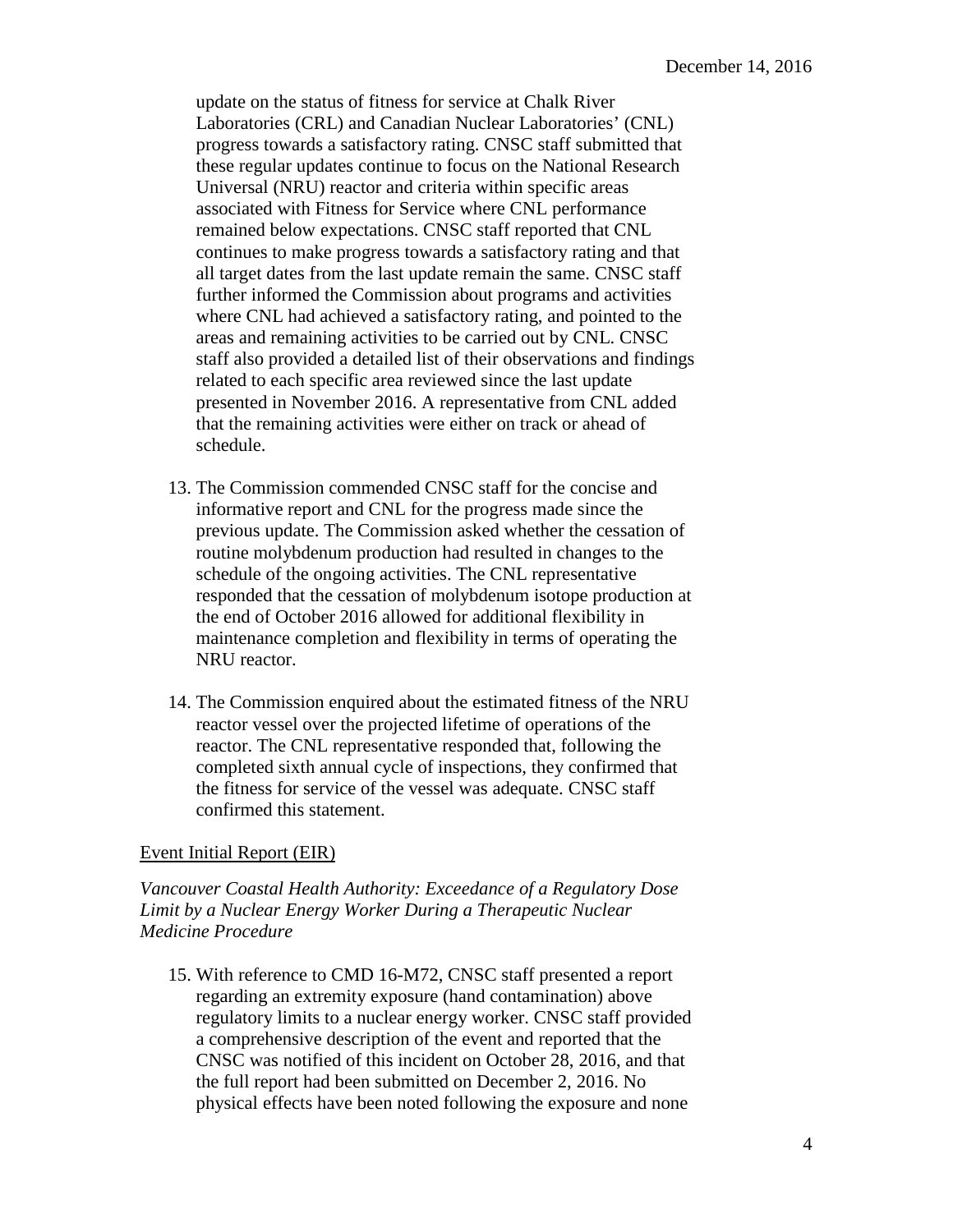were expected. There was no contamination located at the work space and there was no exposure to any other person. CNSC staff informed the Commission about the actions taken by the licensee and added that they had reviewed and accepted the investigation report, including received doses recalculation, submitted by the licensee. CNSC staff considers that the actions taken were appropriate and reasonable.

- licensee had monitored the area in the hospital where the injection verify whether any further measures had been taken. 16. The Commission enquired about the possibility of contamination of the patient's skin. CNSC staff responded that the licensee had been unable to recall the patient to conduct further monitoring due to the short half-life of the injected Yttrium-90; however, the had taken place and noted that there was no contamination in that area. CNSC staff committed to follow up with the licensee to
- 17. The Commission also enquired about the profession of the worker administering the injection. CNSC staff responded that dose was administered by a radiologist with the assistance of a nuclear medicine technologist.
- 18. The Commission asked about the adequacy of using gloves for protection against radiation exposure and contamination. CNSC staff responded that gloves provide adequate protection and that the contamination of the worker's hand had occurred because the worker took off protective gloves in order to immobilize the patient's hand after administering the injection. CNSC staff added that hospitals were one of the areas where CNSC staff considers the possibility to look thoroughly at the application of its safety culture assessment methodology during inspections.
- the dose received by the worker and potential consequences of 19. The Commission sought more information about the seriousness of such a dose. CNSC staff responded that the skin dose received by the worker was above the regulatory limit; however, since the regulatory limit is set well below a threshold where health effects are noticed, health effects have not been observed and are not expected.
- 20. CNSC staff submitted that they do not plan to provide further updates to the Commission on this event. The Commission confirms that no further update is required regarding this event, unless new findings are observed.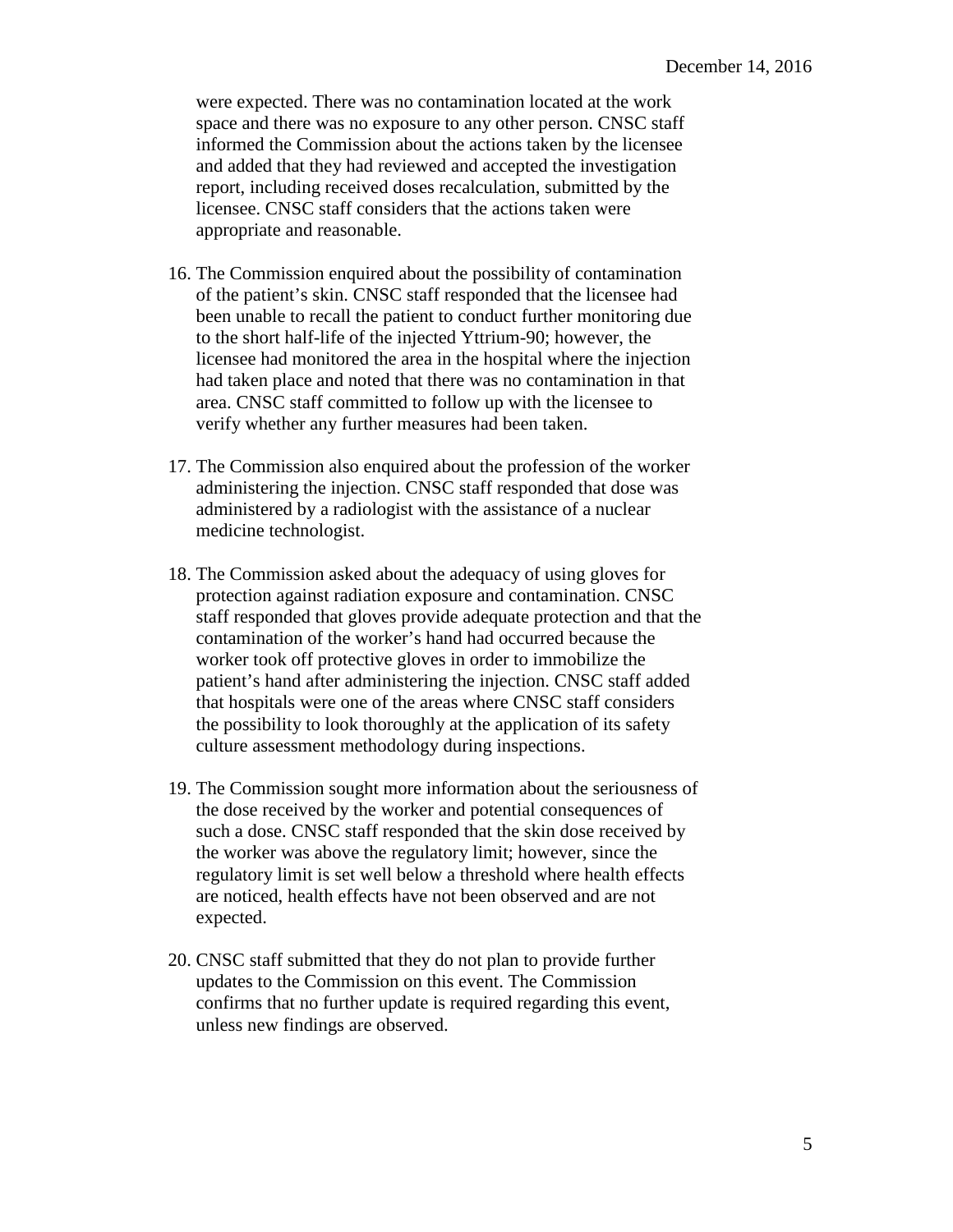## INFORMATION ITEMS

# Processing in Canada: 2015 Regulatory Oversight Report for Waste Management, Storage and

- Management, Storage and Processing in Canada: 2015" to the CNSC staff's analysis of the safety of Class I waste management expectations, significant events, licence changes, major developments and the overall performance in the 14 SCAs. 21. With reference to CMD 16-M50 and CMD 16-M50.A, CNSC staff presented the annual "Regulatory Oversight Report for Waste Commission. This report provides information on the results of and storage facilities, waste management sites, and provided a status update on waste management initiatives. This report focuses on three safety and control areas (SCA): radiation protection, environmental protection, and conventional health and safety. This report also includes information on regulatory requirements and
- 22. The Commission noted that CMD 16-M50 represents the first instalment of this specific Regulatory Oversight Report (ROR), and commended CNSC staff on their initial efforts. The Commission has suggested editorial changes in the ROR.

## Section I. Class I Waste Management and Storage Facilities

 performance expectations for the health and safety of workers, the facilities receiving a fully satisfactory rating in multiple SCAs. 23. CNSC staff reported that, through its evaluations, it was of the opinion that these facilities operated safely in 2015 and met the protection of the environment, and Canada's international obligations. All of these facilities received at least a satisfactory performance rating in each of the 14 SCAs, with several of the

### Availability of CNSC Staff Reports

 procedure for obtaining any or all of the Commission documents is published on the CNSC's website until it has been translated into 24. Asked how CNSC staff could assist intervenors such as Northwatch access RORs, CNSC staff responded that the to make a request to the Secretariat. CNSC staff stated that members of the public may subscribe to the CNSC info account, and that RORs are made available 30-45 days ahead of the meeting in order to allow intervenors time to adequately review the documents. CNSC staff added that the information is made available immediately upon request, and that information cannot be both official languages.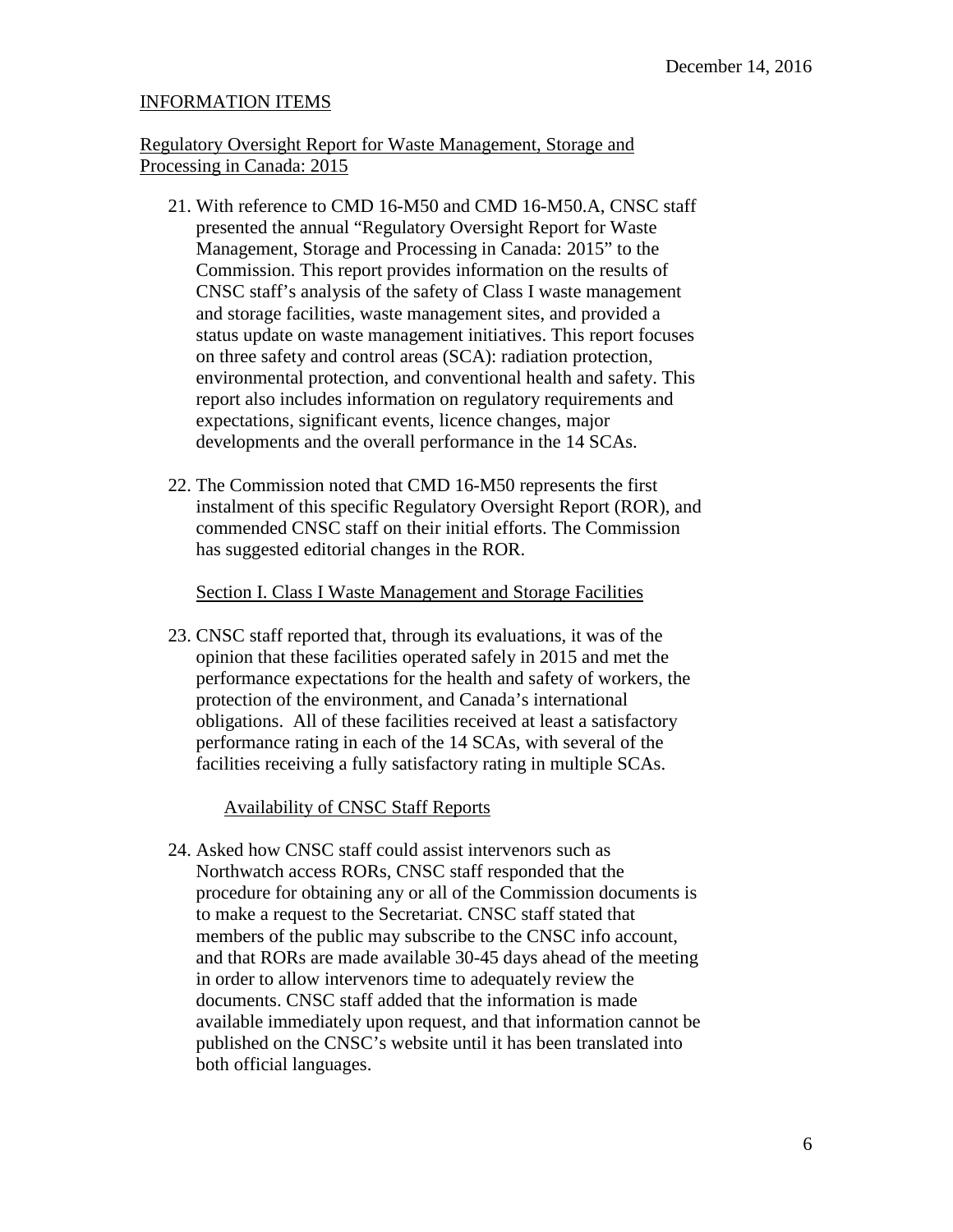25. Regarding the availability of published documents and reports on the CNSC public website, CNSC staff explained that there is work being undertaken to improve public access to CNSC documentation on the website. CNSC staff expressed its agreement with many of the intervenor's recommendations regarding improvements to the website and the accessibility of RORs, and that CNSC staff is continuously working to improve the existing website. The Commission is satisfied with the efforts of CNSC staff regarding improvements to the accessibility of CNSC staff documents.

#### Scope of Waste Reporting

- 26. Addressing the intervenor's comments that the scope of this report is too narrow and does not provide enough detailed information with regards to the amount and storage of nuclear waste, CNSC staff responded that there are various means by which staff reports on the nuclear fuel and nuclear waste cycle, including reports on the operations of the nuclear power plants themselves. CNSC staff stated that the complete waste management picture is published every three years under the *Joint Convention for the Safety of Spent Fuel Management and the Safety of Radioactive Waste Management<sup>[1](#page-7-0)</sup>* (Joint Convention), where the last iteration was published in 2015 and the next instalment is slated for publication in 2018. CNSC staff added that this report is produced on behalf of Canada.
- 27. The Commission asked if Canada's triennial report under the Joint Convention would be tabled with the Commission. CNSC staff responded that it would not be, as that report represents a collaboration of federal entities and represents Canada's position, not the position of the CNSC. CNSC staff added that the CNSC is the lead organization to the Joint Convention, and a summary of the report was presented to the Commission at the August 2015 Commission meeting. The full report, presentation and all questions and answers have been published on the CNSC website.
- 28. With this information being provided, the Commission expressed its desire for CNSC staff to present to the Commission, for its information, the next Canadian report under the Joint Convention, with related information on the review meeting.

 $\overline{a}$ 

<span id="page-7-0"></span><sup>&</sup>lt;sup>1</sup> International Atomic Energy Agency – INFCIRC/546, *Joint Convention for the Safety of Spent Fuel Management and the Safety of Radioactive Waste Management,* 1997. < https://www.iaea.org/topics/nuclear-safety-conventions >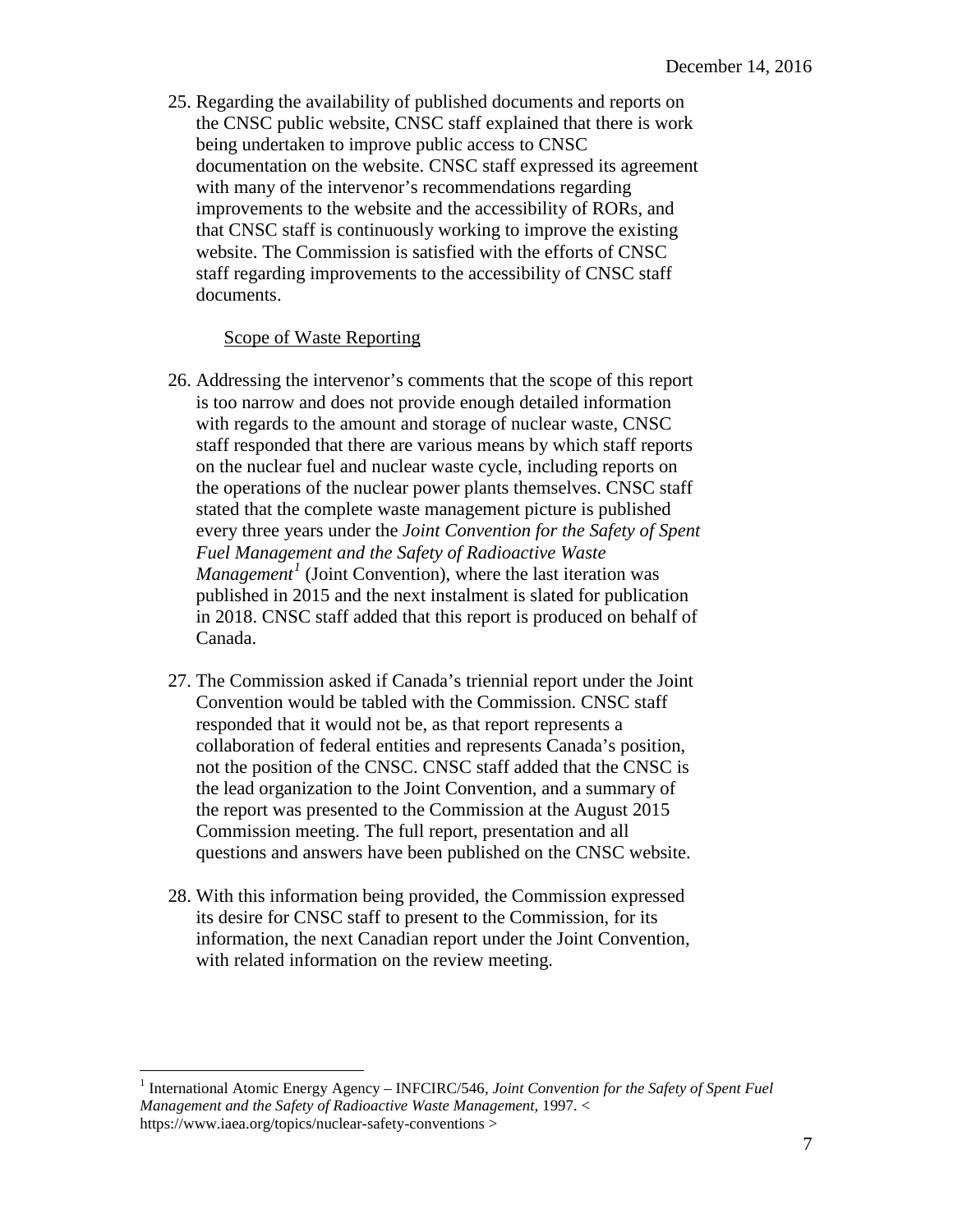#### *General*

#### Focus of this ROR

29. CNSC staff explained that the main goals of this report were to communicate to the public information on the safety of these waste facilities, the regulatory oversight provided by the CNSC, and to have the opportunity to gain feedback from the public. CNSC staff added that some of the facilities in this report were being presented to the Commission for the first time, and that staff will be looking into structuring future reports to ensure that they include all pertinent information on the overall waste management and storage facilities in Canada.

#### Action Levels and Dose Monitoring

- 30. Addressing action levels per shift with respect to the radiation doses received by workers, CNSC staff confirmed that the action levels are set at a value of 1 millisievert (mSv) above the planned dose for the shift. Asked if a worker could work multiple shifts above the planned dose and not hit an action level, the OPG representative stated that this is technically possible, but is very unlikely to happen in practice. The OPG representative provided an overview of the radiation protection process used by the shift workers at these facilities and stated that there are electronic dosimeter alarms that would trigger at a dose that is lower than the action levels.
- 31. Regarding the monitoring of cumulative doses for shift workers, the OPG representative provided additional information about OPG's radiation monitoring program for shift workers. The OPG representative stated that cumulative doses for workers are monitored, and that OPG maintains exposure control levels and administrative dose limits, both of which are below the CNSC regulatory limit.
- warnings or indicators that would indicate a potential loss of 32. The Commission asked whether this annual report should better reflect the careful monitoring and dose control process for cumulative doses. CNSC staff explained that licensees typically have a system of administrative limits that are comprised of early control. CNSC staff added that all licensees have to submit their radiation safety programs for assessment and approval by CNSC staff specialists. CNSC staff added that they requested OPG to review their action levels for these facilities, and that review will be completed in time for the Western Waste Management Facility (WWMF) and Pickering Waste Management Facility (PWMF) renewal hearings, scheduled for April 2017.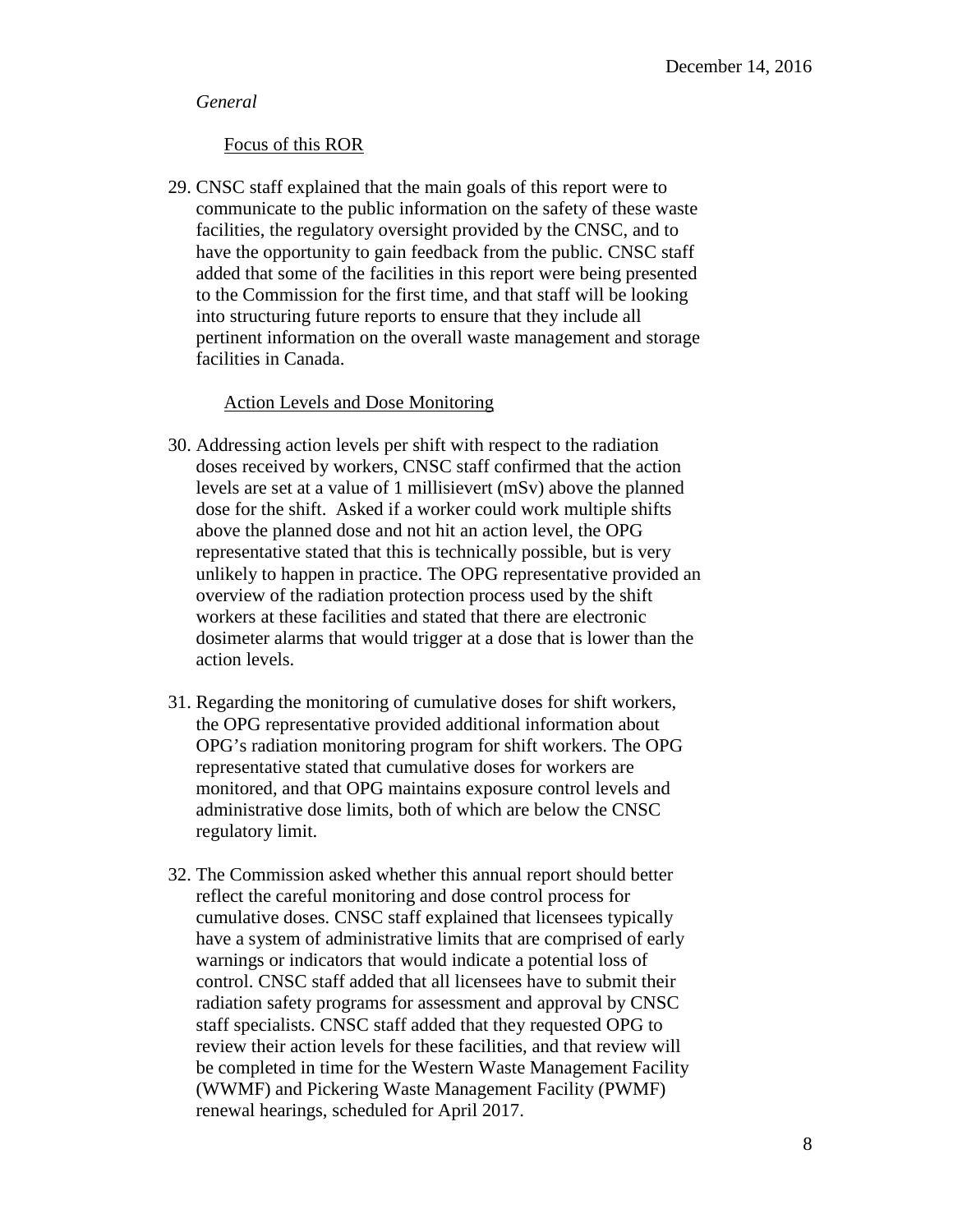## Waste Storage

- 33. Asked about the storage of intermediate-level radioactive waste (ILW) at the Darlington Waste Management Facility (DWMF), CNSC staff clarified that there is no ILW currently stored at the DWMF. CNSC staff added that, following the refurbishment of the Darlington NGS, the ILW will be stored at this facility at the recently constructed re-tube storage building.
- 34. Asked if the WWMF stores both ILW and low-level waste (LLW) from the Darlington, Pickering and Bruce NGSs, CNSC staff confirmed that both ILW and LLW from these NGSs are stored at that facility.

### Release Limits

- 35. Addressing the selection of units for the release limits of the licences, CNSC staff explained that the licence limits are the Derived Release Limits (DRL) associated with the release of radionuclides that are set at levels which, if respected, ensure that members of the public do not receive a dose greater than 1 mSv per year, which is the regulatory limit. CNSC staff provided an overview of the pathways and calculation procedures for airborne and liquid releases, and explained that these DRLs are calculated using the CSA N[2](#page-9-0)88.1<sup>2</sup> standard.
- 36. The Commission enquired on the potential use of toxicity limits alongside radiological limits for substances like uranium. CNSC staff responded that the use of radiological release limits is well established and is done to ensure the safety of the public and the environment.

# Management System SCA

 $\overline{a}$ 

37. On the potential inclusion of the management system SCA as one of the SCAs chosen for detailed review, CNSC staff explained that the management system SCA is considered as an all-encompassing area from a safety culture perspective and provides a view into how the operations at the facilities are being designed, implemented and corrected (if necessary). CNSC staff stated that the radiation protection, environmental protection, and conventional health and safety SCAs are chosen as they provide key metrics and data indicators across all of the facilities in this section of the ROR and can be traced back to elements in the management systems SCA. CNSC staff provided an example where an issue with the

<span id="page-9-0"></span> $2$  CSA Group – N288.1, *Guidelines for calculating derived release limits for radioactive material in airborne and liquid effluents for normal operation of nuclear facilities*, 2014.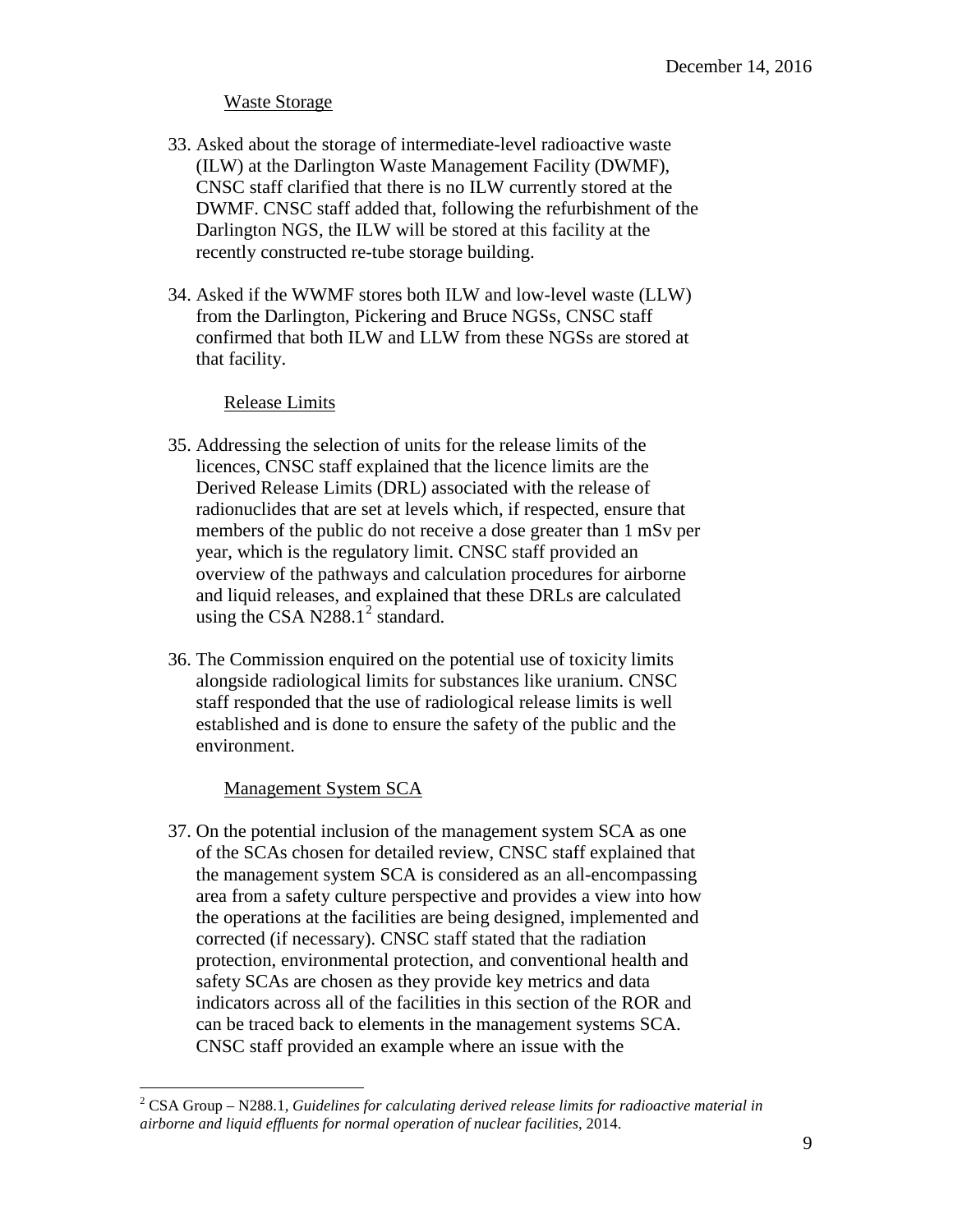management system SCA was identified through an environmental protection issue.

38. CNSC staff confirmed that the selected three SCAs are the SCAs most likely to provide data and information on changes from year to year. CNSC staff will report to the Commission if there are any major deviation or non-compliance, enforcement actions or events. The Commission is satisfied with the response from CNSC staff.

#### Third Party Audits and Reviews

- 39. Asked about findings and recommendations from third-party audits and reviews, the OPG representative responded that OPG does have third-party audits performed on its environmental management system. The OPG representative added that there have been no significant environmental findings from these reviews. The OPG representative stated there has not been a wide variation in terms of the program deficiencies identified by CNSC staff and OPG reviews or inspections. The Commission was satisfied with the OPG representative's response on this matter.
- 40. On the issue of non-compliance at the WWMF due to the issue of the tracking system with respect to the LLW containers, the OPG representative provided a summary of the issue and stated that, in some cases, the waste bins were not located in the exact spot indicated by the electronic tracking system. The OPG representative added that OPG has started a project to update this tracking system and to verify that all of the information in the database is correct. The Commission was satisfied with the OPG representative's response on this matter.

#### Reported Events

41. The Commission asked about the high number of events related to the failure of the emergency lighting units to meet the requirements of Section 3.2.7.4 of the National Building Code. The Commission also asked about the possibility of a common cause. The OPG representative responded that that the rigorous testing performed on these emergency lighting units uncovered this issue. The OPG representative stated that the lights were stored in buildings without heating, and the cold winters at the WWMF site caused issues with the batteries after prolonged exposure to the cold. The OPG representative added that new emergency lights have been designed that provide heat to the battery compartment, and the installation of the new emergency lights is scheduled to be completed by the end of 2016.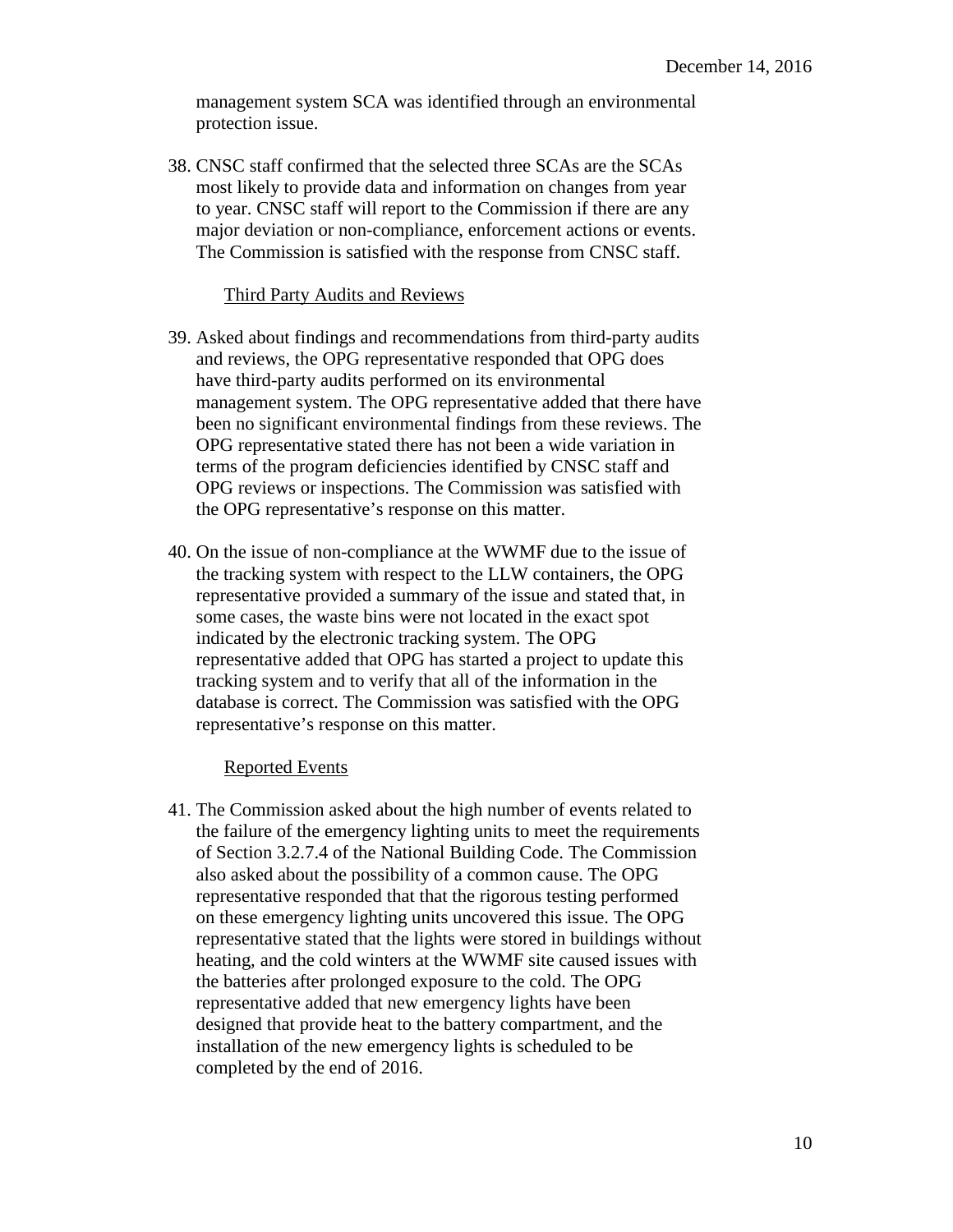#### Section II. Waste Processing Installations

42. Section II of this ROR focuses on the eight waste processing installations in Canada. With regards to these facilities, CNSC staff reported that, through its evaluation, it was of the opinion that these facilities operated safely in 2015 and met the performance expectations for the health and safety of workers, the protection of the environment, and Canada's international obligations. All of these licensed sites received at least a satisfactory performance rating in each of the 14 SCAs that were applicable to the respective licensed sites. The paragraphs below provide additional information regarding six of these licensed sites.

#### *Energy Solutions Canada Corp.*

- 43. Addressing the issue of the thermoluminescent dosimeter (TLD) from an airport x-ray, CNSC staff stated that the Energy Solutions staff member left his TLD in his luggage when it went through the airport x-ray, whereas the typical policy is that the TLD would be passed around the x-ray machine to be scanned independently. CNSC staff stated that Energy Solutions could contact the National Dose Registry (NDR) to correct the dose. The Energy Solutions representative stated that, based on the information available, the company was able to calculate the worker's true dose. The Energy Solutions representative added that the company will make a submission to correct the dose record. CNSC staff explained the process for making changes to the dose record. The Commission was satisfied with the responses from CNSC staff.
- 44. Regarding the relation of the bioassays with the action levels in the Energy Solutions internal dosimetry program, CNSC staff stated that tritium concentrations in the urine are measured and then compared to the ALARA level, investigation level and action level. CNSC staff noted that ALARA levels are set at a level which the licensee specifies is as low as reasonably achievable for workers doses for the planned work. On the numerical results of the bioassays, CNSC staff stated that that there were a few exposures exceeding the ALARA level and one exposure exceeding the investigation level. However, overall, the exposure results were very low. The Commission commented that the ALARA level is close to the limit for drinking water, and CNSC staff explained that the concentration of tritium excreted in the urine cannot be directly compared to the levels in drinking water standards. CNSC staff added that the tritium-in-urine concentrations equate to a dose to the worker and that none of the measurements show any regulatory or health concern.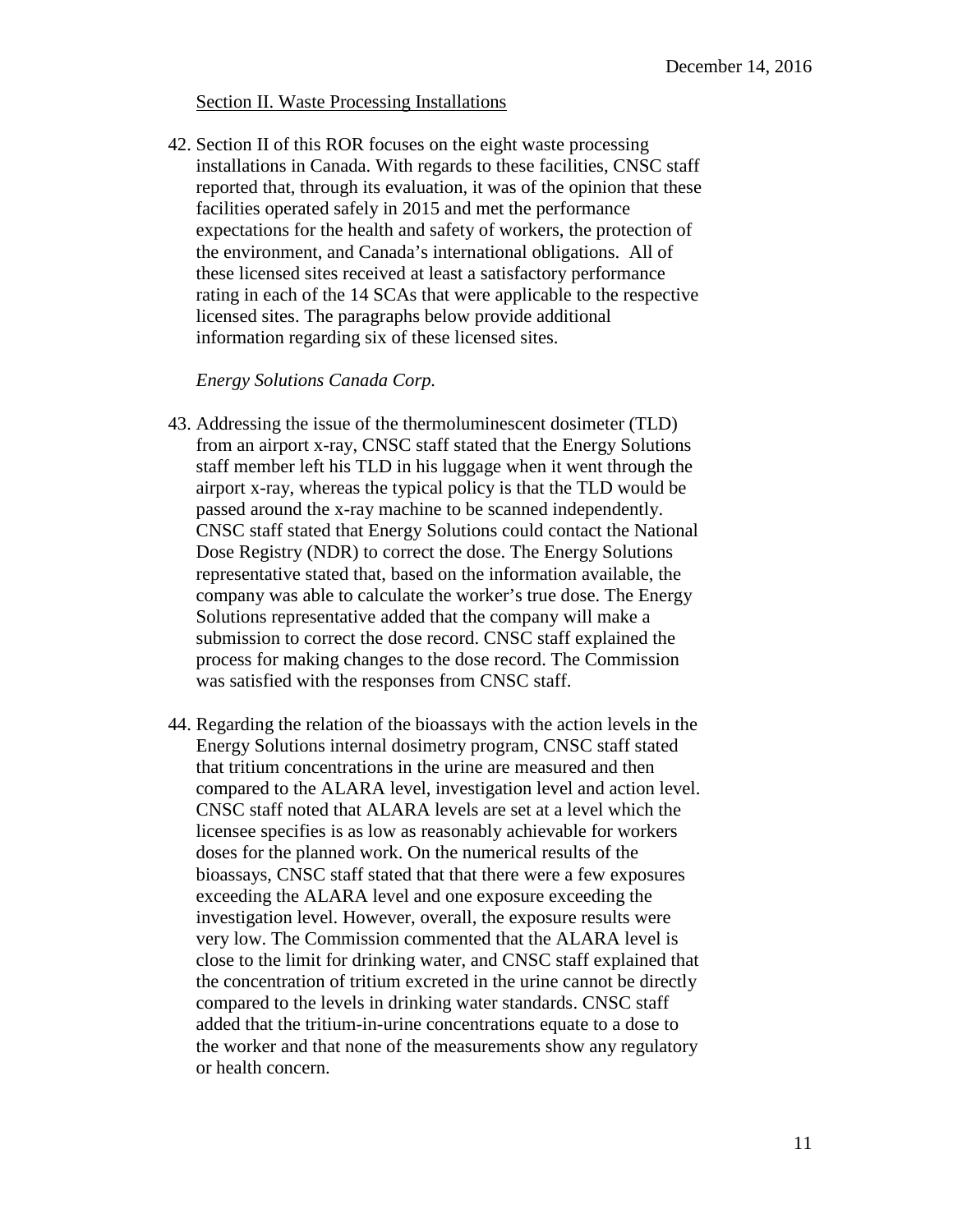45. Asked about air emissions from the Energy Solutions site, CNSC staff responded that there are currently no air emissions from this site. However, air emissions will occur during future planned activities. CNSC staff stated that there are annual emission limits in place, and that weekly monitoring will occur. CNSC staff added that the data tables regarding these emissions will be clearer in future reports.

#### *Mississauga Metals and Alloys*

- 46. CNSC staff confirmed that Mississauga Metals and Alloys (MMA) is not allowed to receive any additional nuclear substances, or recover or process any remaining nuclear substances. CNSC stated that the current licence allows MMA to continue to neutralize their existing asset inventory, which does produce small quantities of nuclear substances which are then appropriately disposed of. Regarding the reasoning for not allowing MMA to accept more radioactive material, CNSC staff explained that MMA's decontamination of scrap metal produced a volume of waste that was too large, prompting CNSC staff to add a licence condition to stop additional material from being brought in and for MMA to start processing the waste. The MMA representative stated that the waste processing is expected to be completed by the end of 2018.
- 47. On the potential for MMA to receive new material in the future, CNSC staff stated that MMA could decide to remain in this business, provided that its entire current inventory is removed and that the company demonstrates that it would operate within the bounds of its safety case.

#### *Richmond Metals Recycling Inc.*

- 48. CNSC staff clarified that an order was issued to Richmond Metals Recycling Inc. (Richmond Metals) disallowing them from receiving any additional inventory until CNSC staff was satisfied that the company could operate safely. CNSC staff noted that, following that order, the company made a business decision to exit this field of work.
- 49. On the revocation of its licence by a Designated Officer, CNSC staff stated that this organization was successfully able to decontaminate and remove its inventory of metal tubes and, without this inventory, there was no reason for the company to continue to hold a CNSC licence.
- 50. The Commission asked for lessons learned with regards to monitoring LLW issues at companies that are exiting the business. CNSC staff explained that all of the licensees considered in this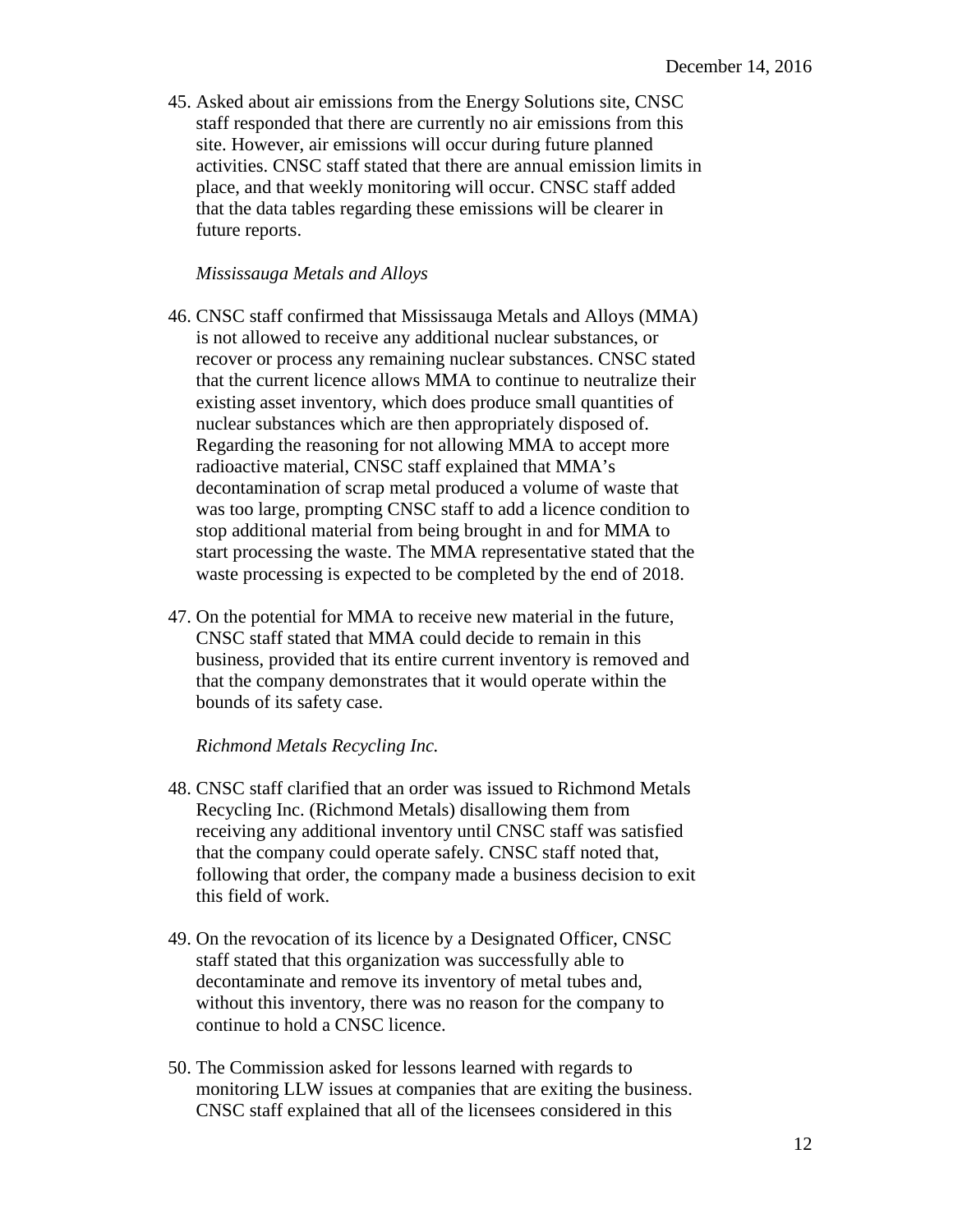section of the ROR are evaluated on a risk-informed basis, using a risk-informed inspection plan that is developed based on the activities of each facility. CNSC staff stated that this plan is revisited on an ongoing basis based on the licensees' activities and compliance.

51. Regarding the reasons for CNSC staff to take action against this licensee, CNSC staff provided an overview of the non-compliance history of the licensee. CNSC staff was not satisfied with the response of the licensee to the order to move them back into compliance, which resulted in an additional order to cease operations. CNSC staff added that the regulatory oversight was appropriate, and CNSC staff took action when the licensee was not operating safely. CNSC staff noted that the licensee had a financial guarantee and preliminary decommissioning plan in place. The financial guarantee amount was sufficient to complete the clean-up and release of the site. The Commission is satisfied with the actions taken by CNSC staff in relation to this licensee in order to ensure safety.

# *Unitech Services Canada Ltd.*

- 52. Regarding the waste nuclear substances that are possessed and transported by Unitech, CNSC staff stated that the primary materials are contaminated clothing and protection gear, as well as small tooling and other equipment.
- 53. The Commission suggested that CNSC staff reconsider the classification of licences given to companies such as Unitech. CNSC staff noted that there are other licensees that possess nuclear substances but do not have a physical location in Canada.

# *Central Maintenance and Laundry Facility*

54. The Commission asked why the Central Maintenance and Laundry Facility (CMLF) was on a separate licence than the Bruce NGS. CNSC staff stated that the current licence will expire in August 2017, and CNSC staff is planning to include the authorization of these activities within the Power Reactor Operating Licence (PROL). The Bruce Power representative stated that Bruce Power maintains several different licences, all operating under the same programs and systems, and has plans to consolidate them all under the PROL.

### *CANDU Energy Inc.*

55. Asked about the inaccurate reporting of worker doses for certain CANDU Energy employees, the CANDU Energy representative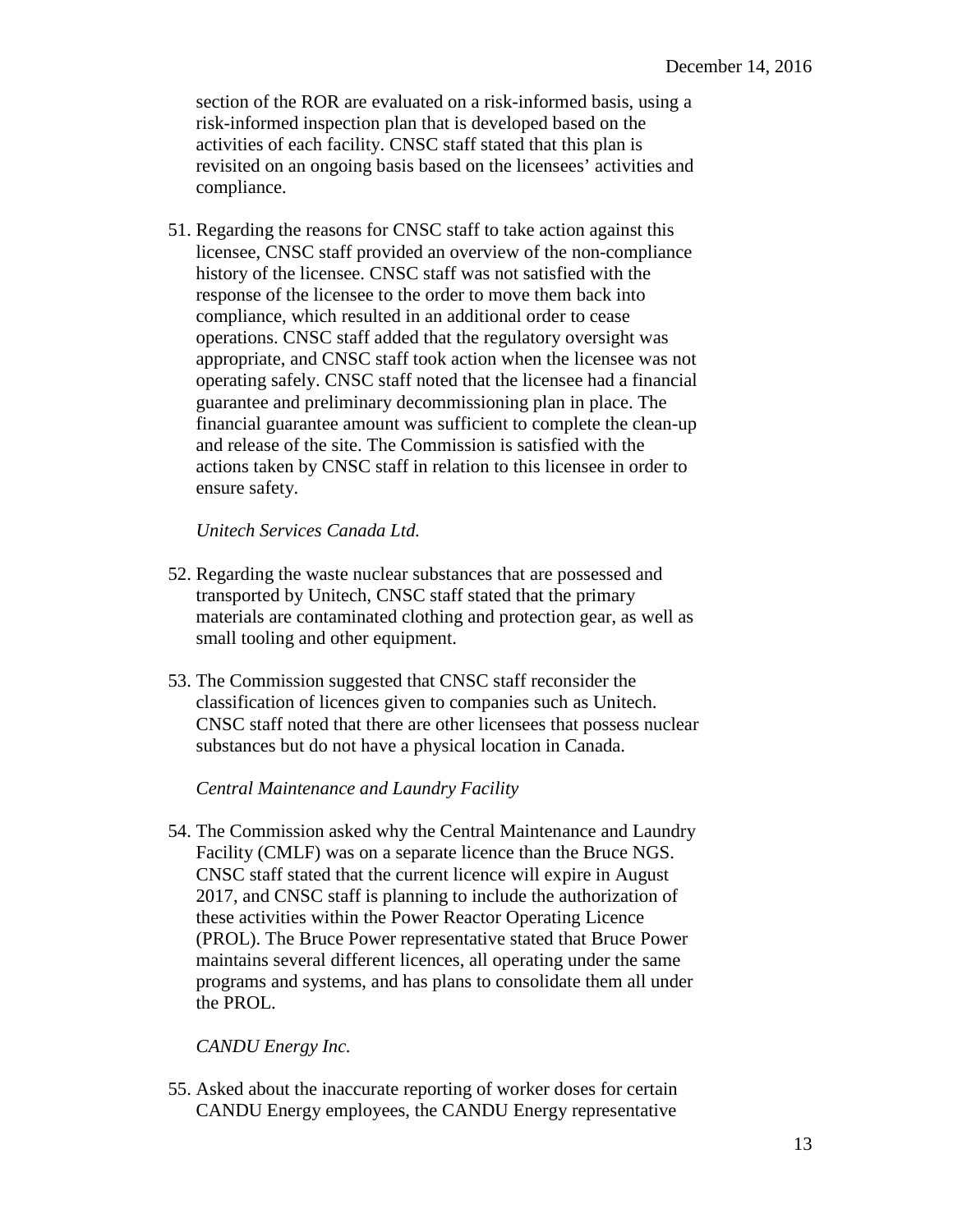responded that there were sixteen identified inaccuracies, the majority of which occurred while the employees were deployed internationally. The CANDU Energy representative stated that these inaccuracies were related to internal processes, and that CANDU Energy maintains a good reporting culture. The CANDU Energy representative added that dose adjustments were made. CNSC staff added that these dose inaccuracies were not related to the CANDU Energy facility discussed in this ROR.

Section III. Status Update on Waste Management Initiatives

56. Section III provides an overview of OPG's Deep Geological Repository (DGR) and the Nuclear Waste Management Organization (NWMO)'s Adaptive Phased Management (APM) Project. As of 2015, these projects had not been issued licences from the Commission. They are therefore included in this section for information purposes only. In addition, Section III provides information on the *Joint Convention on the Safety of Spent Fuel Management and on the Safety of Radioactive Waste Management.* 

*Comments From the NWMO* 

57. The NWMO representative explained the mandate of the NWMO and stated that the site selection process is currently underway. The NWMO representative added that a briefing will be provided to the Commission in 2017.

*Interventions – Written Submission from Northwatch (CMD 16 M50.2)* 

Outreach Activities

- 58. Regarding issues raised by Northwatch on the effectiveness of the CNSC outreach strategy, CNSC staff explained that the APM project is in the pre-licensing stage, as no licence application has been submitted by the NWMO. CNSC staff stated that they will travel to the communities at their request, and have not refused any requests so far. CNSC staff provided an overview of its outreach program, including the role of the CNSC with regards to topics such as licensing and environmental protection.
- 59. Addressing the results of the Northwatch survey, CNSC staff explained that the survey specifically considered the APM initiative, for which outreach is the responsibility of the NWMO. CNSC staff added that the CNSC does maintain a comprehensive website on the APM initiative, including information on public outreach, independent research, technical reviews and summary statements.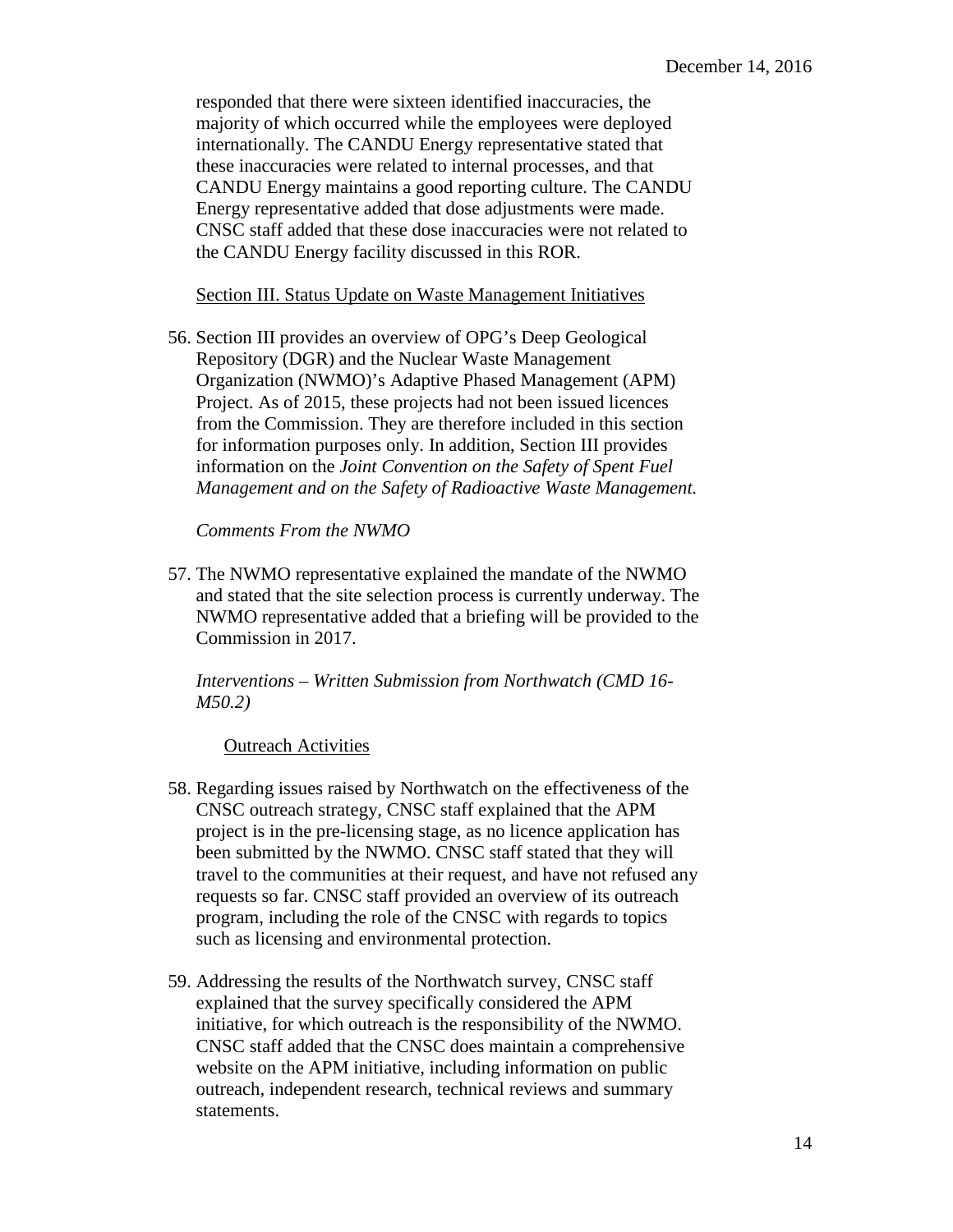60. The Commission asked for comments on the outreach activities survey performed by Northwatch. The NWMO representative stated that they do not have any specific comments with regards to that survey, and that more information on the NWMO's outreach program will be presented at a Commission meeting in 2017. Asked if the NWMO encouraged communities to request CNSC visits, the NWMO representative responded that they do encourage communities to reach out to the CNSC if they wish. The NWMO representative added that they may provide some funding to the communities to facilitate this.

## Accessibility of NWMO Reports and CNSC Research

- 61. The Commission asked if CNSC staff would provide Northwatch with the full NWMO reports, such as the pre-project report for crystalline  $rock<sup>3</sup>$  and the pre-project report for sedimentary rock. CNSC staff responded that, if requested, the full reports would be made available once it has been reviewed. CNSC staff provided an overview of the pre-licensing review process, including their interactions with the NWMO on this matter. The NWMO representative stated that all NWMO reports are posted on the NWMO website, and then passed to the CNSC for their review and comments. CNSC staff added that the CNSC staff reviews of the NWMO reports were completed and posted on the CNSC website on December 5, 2016, and that the NWMO reports themselves were posted as soon as they were received.
- 62. Regarding the role of the Independent Advisory Group (IAG), CNSC staff provided an overview of this group and its goals, and stated that it is an advisory body to the CNSC and the NWMO regarding research being performed by those two organizations. Addressing the matter of independent research performed by the CNSC, CNSC staff stated that research is performed and published in peer-reviewed journals and also published on the CNSC website. CNSC staff added that the research results are continually disseminated in a transparent manner. The Commission is satisfied with the clarification provided by CNSC staff.

# NWMO and International Collaboration

63. The Commission commented that CNSC staff's outreach programs were impressive, and that CNSC staff should take the intervenor's comments, regarding, among others, relationship between CNSC staff and the NWMO, under advisement.

<span id="page-15-0"></span> $\overline{a}$ 3 Nuclear Water Management Organization – NWMO-TR-2016-03, *Thermal Response of a Mark II Conceptual Deep Geological Repository in Crystalline Rock*, March, 2016.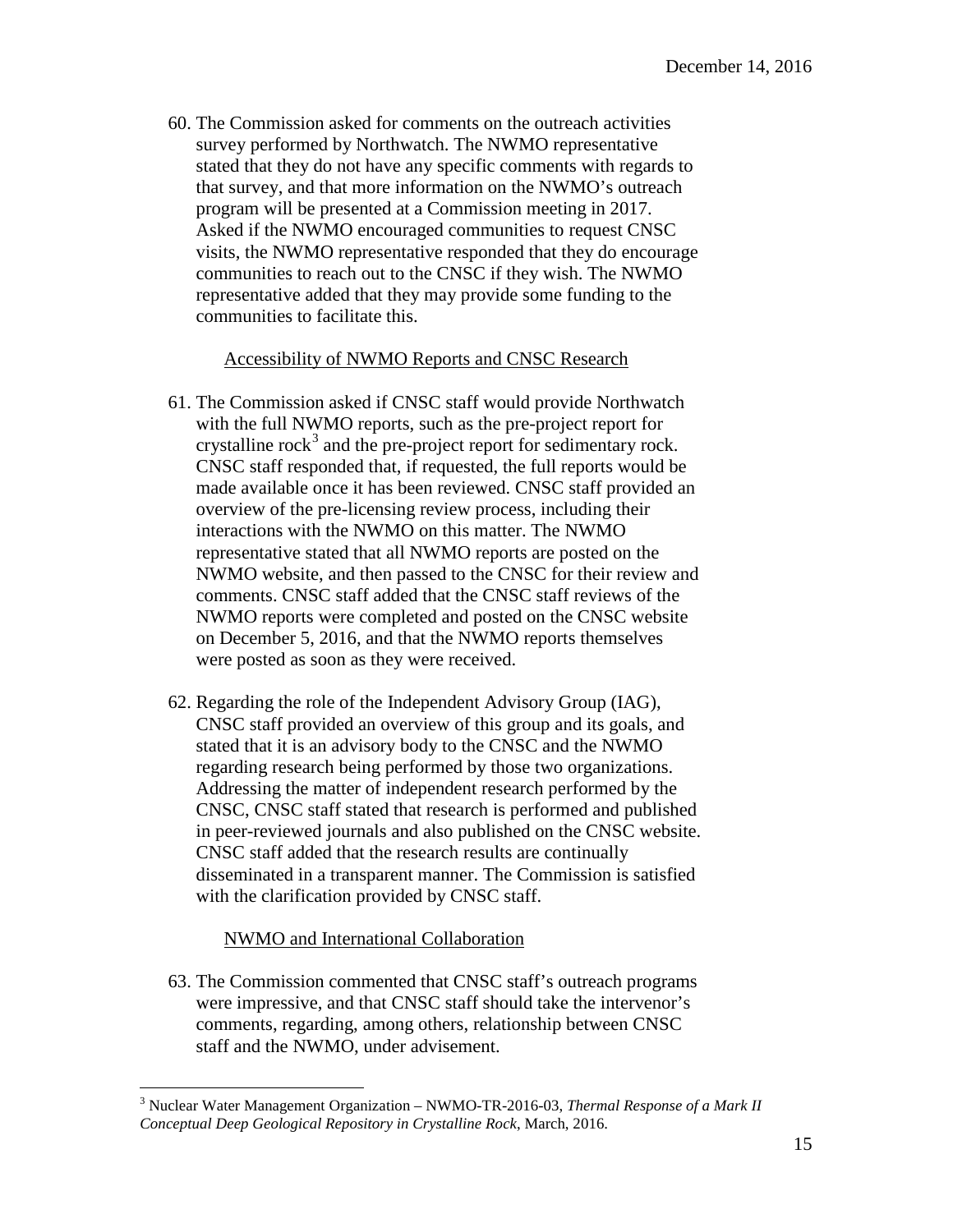64. Addressing the CNSC collaboration with the International Atomic Energy Agency (IAEA) and the Nuclear Energy Agency (NEA) with respect to nuclear waste disposal, CNSC staff stated that the IAEA will not include industry participation. However, the NEA will include industry participation.

## Regulatory Oversight Report for Uranium Mines, Mills, Historic and Decommissioned Sites in Canada: 2015

- 65. With reference to CMD 16-M49 and 16-M49.A, CNSC staff presented its annual report of the performance of uranium mines and mills in Canada in 2015 (UMM Report). In addition to operating uranium mines and mills, the scope of this report was expanded to include low-risk historic and decommissioned sites. CNSC staff evaluated the performance of licensees with ratings in all 14 safety and control areas (SCAs), with a key focus on radiation protection, environmental protection, and conventional health and safety. The ratings were derived from the results of ongoing CNSC regulatory oversight activities. All operating, historic and decommissioned uranium mines and mills were rated as satisfactory in all SCAs, with the exception of one site which was rated as below expectations in the management system SCA.
- 66. The presentation of this report was divided into two sections:
	- Part 1: Operating Uranium Mines and Mills
	- Part 2: Historic and Decommissioned Sites

The Commission's consideration of licensee submissions and written interventions was divided into these two sections.

- 67. The public was invited to comment on the UMM Report through written interventions and four interventions were received. Through the CNSC's Participant Funding Program, participant funding in the amount of \$19,672 was granted to two participants:
	- the Saskatchewan Environmental Society and the Athabasca Chipewyan First Nation
	- Rodney Gardiner
- 68. The Commission is satisfied that all action items arising from previous Commission proceedings and related to this meeting item were appropriately addressed in the UMM Report, licensee submissions and associated presentations.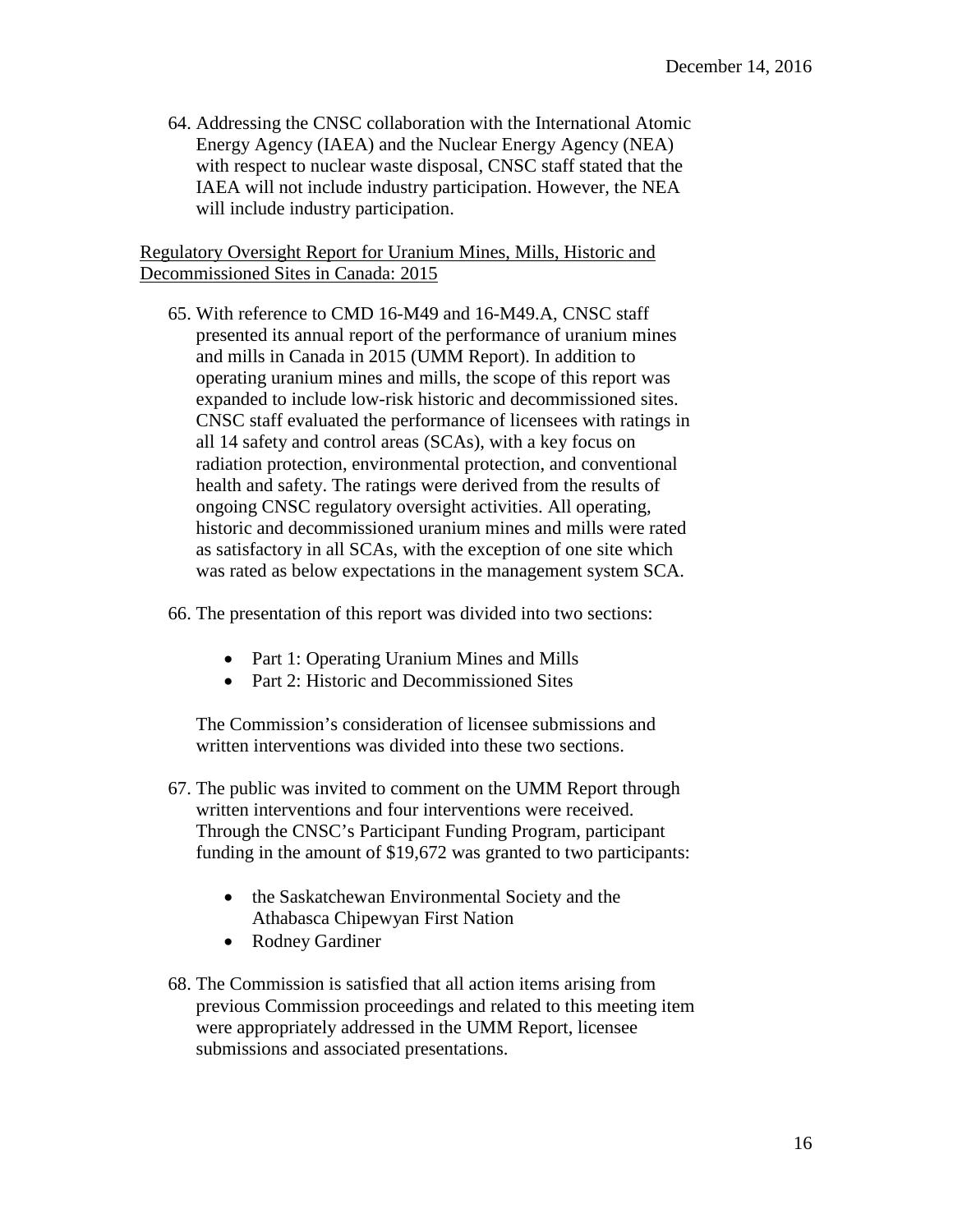#### *Part 1: Operating Uranium Mines and Mills*

- 69. Representatives from Cameco Corporation (Cameco) and AREVA Resources Canada Inc. (AREVA) provided the Commission with their general comments about CNSC staff's findings in the UMM Report. The Cameco representative stated that the health and safety of Cameco's workers and the public, the protection of the environment and the quality of Cameco's processes were the foundation of Cameco's work and key measures of its success. The Cameco representative also provided information about operational highlights from 2015, noting that Cameco remained fully compliant with its CNSC licences. The AREVA representative stated that the UMM Report accurately summarized AREVA's performance at the McClean Lake operation and the Cluff Lake decommissioning project. The AREVA representative also provided information about some of AREVA's milestone achievements in 2015, with an emphasis on its strong radiation protection performance.
- 70. With reference to CMDs 16-M49.5 and 16-M49.5A, Cameco presented its *Cigar Lake Operation Commissioning Status Report 5*. In this final commissioning status update for the Cigar Lake Operation (Cigar Lake), Cameco stated that Stage 4 commissioning was successfully completed. Cameco provided background information about the project, highlights about the transition of Cigar Lake from a project to an operating uranium mine and information about Cameco's performance in key SCAs. Cameco also provided detailed information about the advantages of the Jet Boring System mining method used at Cigar Lake.

Interventions – Part 1

- 71. The Commission requested additional information on the issue of clarifying the methodology used for establishing performance expectations that was raised in the intervention from the Saskatchewan Environmental Society and the Athabasca Chipewyan First Nation. CNSC staff explained that the CNSC had implemented best international practices for performance evaluation and provided additional details on its performance evaluation methodology, including that performance expectations were based on licence requirements, as well as specifications in regulatory documents and other regulatory instruments.
- 72. The Commission noted that all five currently operating uranium mines and/or mills had satisfactory ratings in all 14 SCAs and that additional context about the ratings, such as information about a licensee's progress towards a fully satisfactory rating, may be helpful in the future. CNSC staff provided details about how a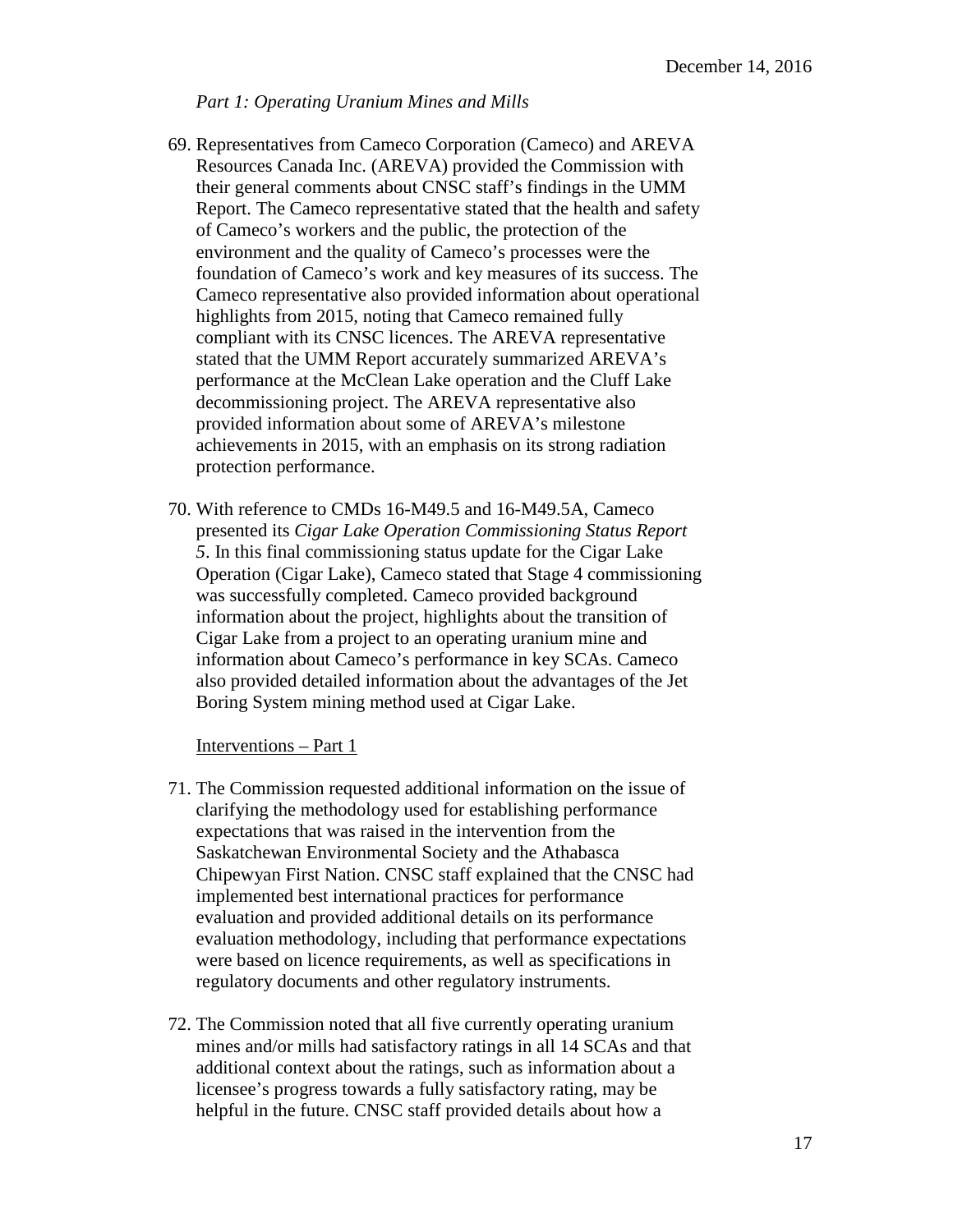rating of fully satisfactory could be achieved, explaining that a satisfactory rating represented that the licensee was in regulatory compliance. The Cameco representative stated that Cameco recognized that there was room for improvement in its operations and was working towards achieving that higher rating.

- 73. Further considering the topic of performance ratings, the Commission noted that, of the 10 environmental events at the McClean Lake operation that were reported to the CNSC in 2015, seven events were caused by the same issue involving the release of anhydrous ammonia to the atmosphere due to failed condenser coils. Asked about how a recurrent issue is factored into the determination of performance ratings, CNSC staff provided information about the events in question and noted that they were appropriately reported to the CNSC and investigated and resolved by Cameco. CNSC staff explained that all of these factors, and not just the events themselves, would be considered in determining licensee performance ratings. The Commission was satisfied with the explanation on this matter.
- 74. The Commission expressed the view that additional transparency in the evaluation of performance ratings and the demonstration of continuous improvement by licensees was required. The Commission expects CNSC staff to include licensee performance trending information to provide better context to the overall performance ratings in future RORs.
- 75. The Commission requested clarification from CNSC staff in regard to the concern expressed by the Saskatchewan Environmental Society and the Athabasca Chipewyan First Nation that Canadian uranium could be exported for use in nuclear weapons. CNSC staff provided details about the CNSC's role in providing technical advice to Global Affairs Canada (GAC) in the administration of Canada's Nuclear Non-Proliferation Policy. CNSC staff confirmed to the Commission's satisfaction that Canada would not ship uranium to any country without the assurance of peaceful end use. CNSC staff further stated that it would bring the recommendations made by the intervenor to GAC in order to improve public information and outreach on Canada's Nuclear Non-Proliferation Policy.

#### General Questions – Part 1

76. Commenting on conventional health and safety in the uranium mining industry, the Commission noted that uranium mines did not compare favourably against other mining industries in terms of lost-time injuries (LTIs) and severity rates. CNSC staff explained that, although the frequency rate of LTIs was similar across the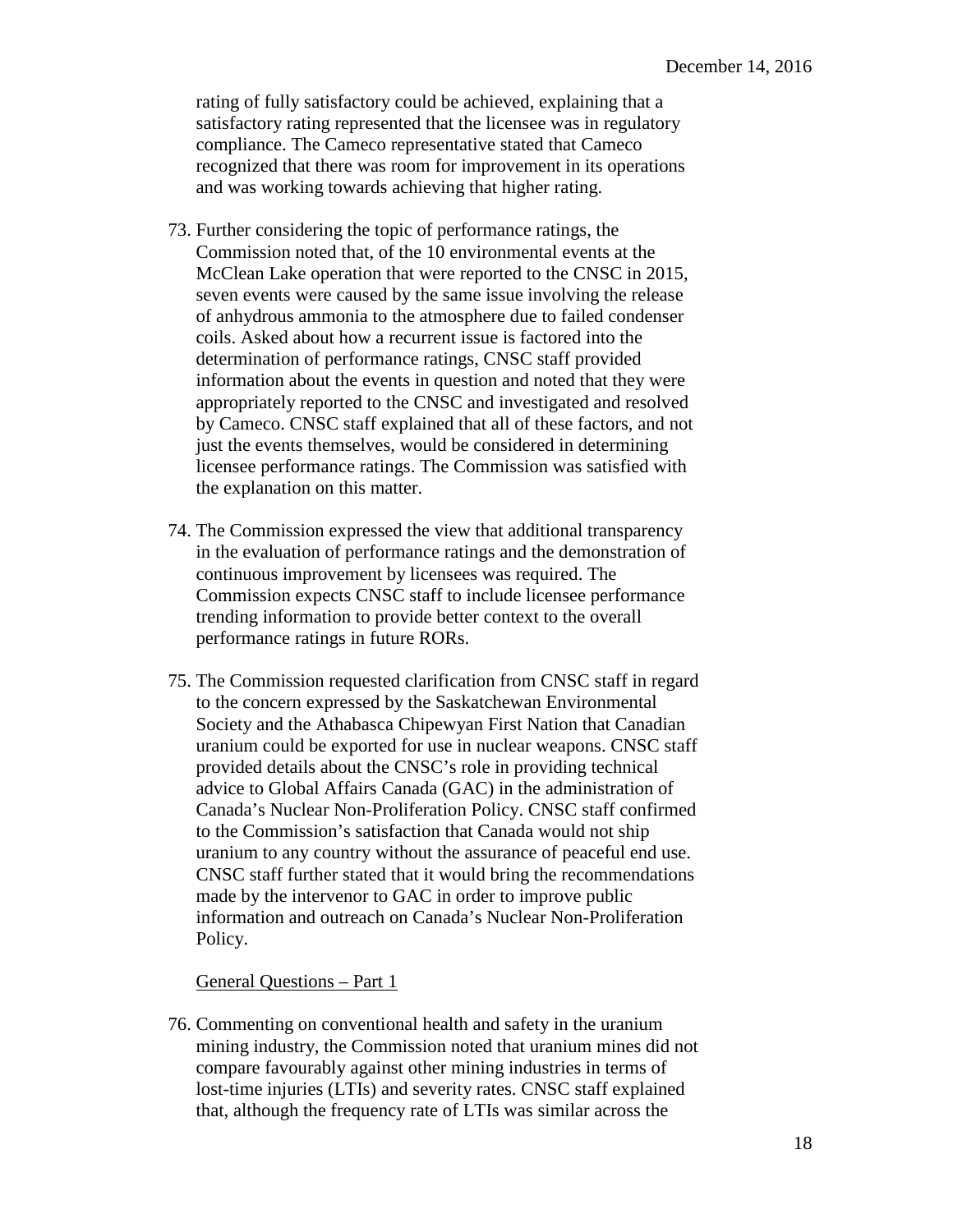Saskatchewan mining sector, the higher severity rate could be attributed to the remoteness of uranium mining sites, requiring more frequent evacuation of an injured employee. The Cameco representative added that many different metrics were used to evaluate Cameco's safety performance, and that, over the past several years, Cameco's performance had improved six-fold. The AREVA representative further stated that AREVA and Cameco had been working with the Saskatchewan Mining Association to improve safety in this sector.

- 77. On the issue of a discrepancy in the LTI and severity rate statistics in the UMM Report, CNSC staff noted that the information in the UMM Report was based on statistics collected by both the CNSC and the Province of Saskatchewan. CNSC staff further explained that, since the Province of Saskatchewan had reclassified a 2015 injury as an LTI in May 2016, it did not appear in the province's safety statistics until 2016. The Commission also noted a discrepancy in LTI and injury severity rates at Key Lake in 2013. The Cameco representative explained that, although the employee was injured in 2012 and the LTI was attributable to that year, the employee also lost time for the injury in 2013, thus creating a situation whereby a severity rate existed for a year without an LTI. The Commission was satisfied with these explanations.
- 78. Asked to comment on the first aid capacity at its uranium mine and mill sites, the Cameco representative stated that Cameco had health centres staffed by registered nurses at all of its Saskatchewan facilities. The Cameco representative also provided information about the new model of specialty practices in Saskatchewan allowing nurses to perform medical functions that would generally be outside of a registered nurse's scope of practice. The Cameco representative confirmed to the Commission's satisfaction that Cameco was implementing these specialty practices at its sites.
- 79. On the topic of action notices and CNSC inspections at McClean Lake, and how these were considered in performance ratings, CNSC staff explained that all inspection findings were analyzed in relation to their risk and safety significance. The Commission further noted that the statistics provided in the UMM report did not provide context about the nature of the action notices. CNSC staff agreed that including context about inspections and criteria for meeting regulatory requirements in future UMM Reports would increase clarity and transparency of the licensee performance ratings.
- 80. Asked about the correlation between uranium production levels and radiation doses, the AREVA representative explained that the average dose rate at McClean Lake was more often affected by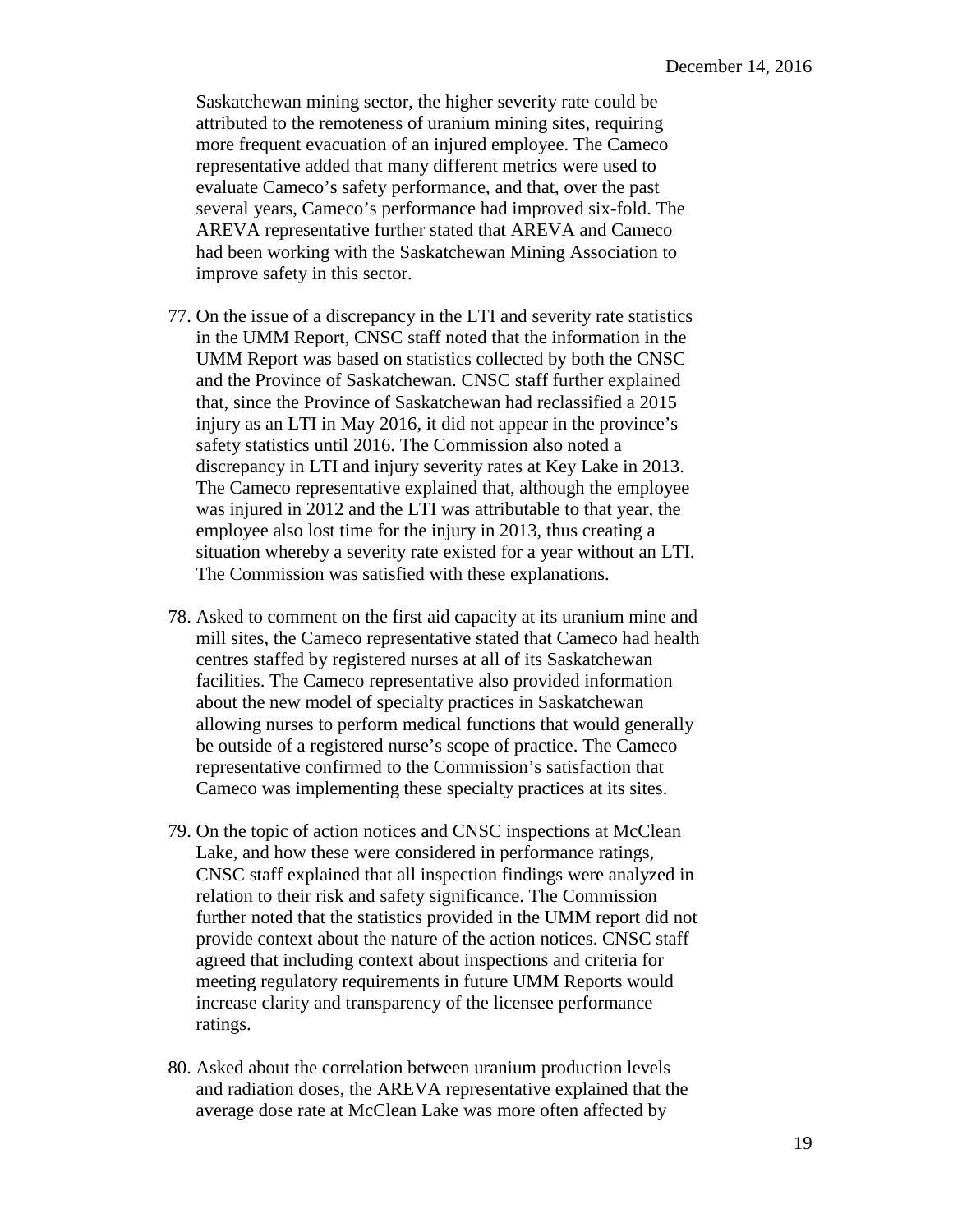events rather than by ore grade and production levels. The Cameco representative concurred with this statement, noting that incidents were generally the cause of maximum annual doses.

- 81. The Commission further enquired about the increase in average and maximum annual dose at Cigar Lake from 2014 to 2015, noting that this increase may be attributable to higher production levels in the UMM Report. The Cameco representative explained that, although production levels increased from less than a half million pounds in 2014 to 12.8 million pounds in 2015, the dose increase was more likely attributable to the transition of Cigar Lake from a project to an operating mine. The Cameco representative further stated that, because of the Jet Boring System used at Cigar Lake, the mining process at that site was low-contact and not conducive to high exposures. The Commission was satisfied with the information provided on the radiation dose rate increase at Cigar Lake.
- 82. The Commission expressed satisfaction with the information provided about the Eastern Athabasca Regional Monitoring Program (EARMP) and enquired about future plans for the program. A representative from the Saskatchewan Ministry of Environment responded that the next EARMP report was scheduled for 2018, with sampling of various country foods conducted every year. CNSC staff added that the CNSC was working with both the Province of Saskatchewan and with Health Canada to find ways that the CNSC Independent Environmental Monitoring Program could be coordinated with the EARMP and HC's country foods monitoring program.
- 83. The Commission further asked whether the EARMP contributed to increased public confidence in the safety of country foods. The Public Health Physician and Medical Health Officer for three Northern Saskatchewan Health Authorities provided detailed information on how community engagement in the EARMP had increased the confidence of northern communities in the safety of country foods and helped counter misinformation.
- 84. The Commission noted the difference between the 2.5mg/L provincial limit and the CNSC's significantly lower 0.1 mg/L objective for the annual average concentration of uranium in effluent released to the environment. CNSC staff explained that, although 2.5 mg/L was the provincial limit for uranium in effluent, Environment and Climate Change Canada (ECCC) had determined that uranium was a toxic substance under the *Canadian Environmental Protection Act.*[4](#page-20-0) Through the CNSC's work with

<span id="page-20-0"></span><sup>-</sup> $4$  S.C. 1999, c. 33.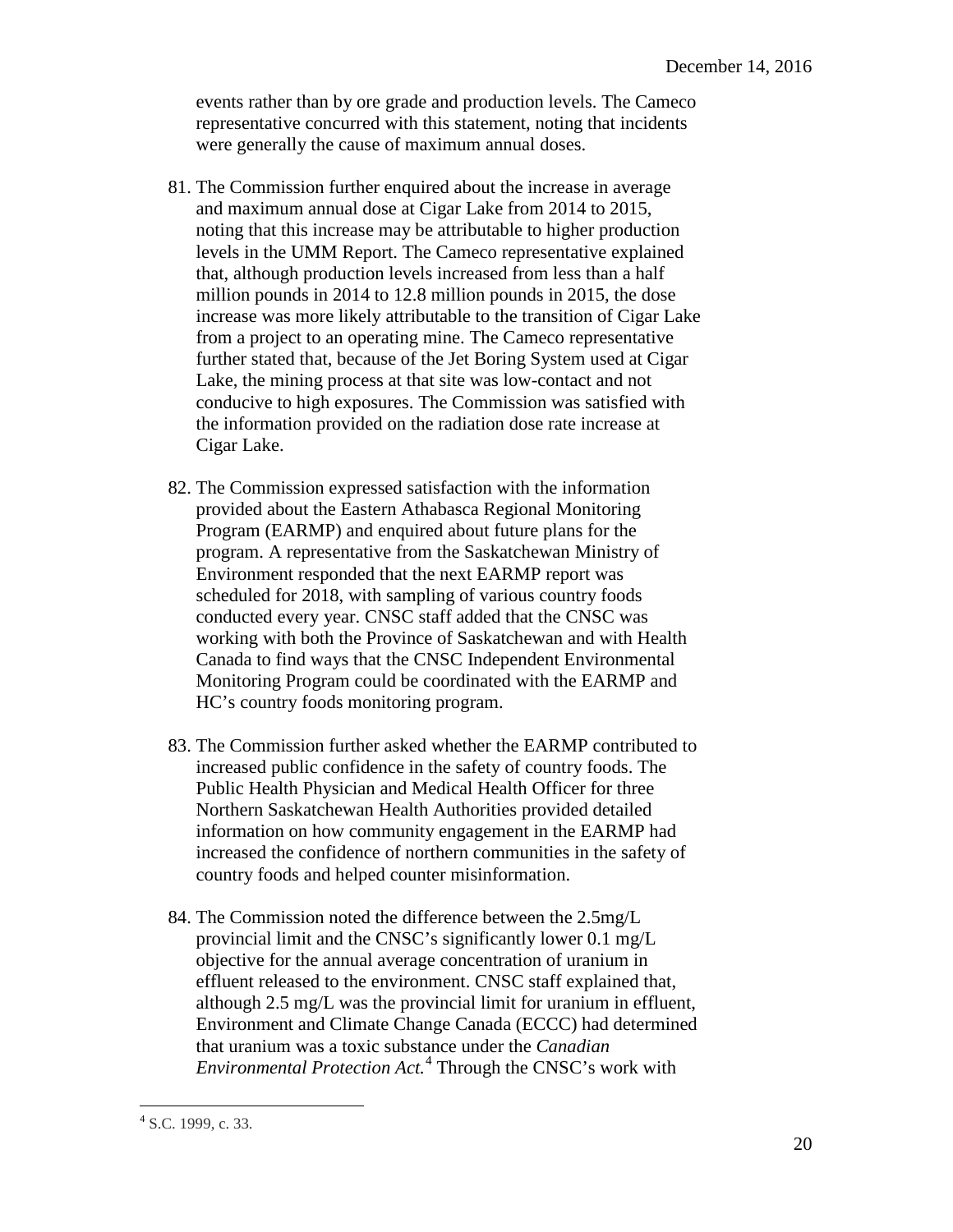ECCC, the objective of 0.1 mg/L of uranium in effluent was determined. CNSC staff stated that this limit was specific to the uranium mining sector and was included in CNSC licences for uranium mines and mills.

85. Addressing the issue of the radon levels in uranium mines, CNSC staff provided the Commission with information on the daily measurement of radon inside, as well as outside, uranium mines. CNSC staff explained that, in terms of dose control, the most important element was to remove the radon from the mine through ventilation. The Cameco representative concurred with this information and provided additional details on radon concentrations inside uranium mines and how these were controlled through radiation protection programs. The Commission was satisfied with the information provided on this matter.

## *Part 2: Historic and Decommissioned Sites*

- 86. With reference to CMDs 16-M49.4, 16-M49.4A and 16-M49.4B, AREVA presented the *Cluff Lake Project Mid-Term Update*. AREVA provided information about milestones achieved for the Cluff Lake decommissioning project from 2009 to 2015. AREVA also reported details on decommissioning progress including future Cluff Lake project activities and a summary of conventional health and safety performance and stakeholder engagement. In its supplemental submission, CMD 16-M49.4A, AREVA provided responses to questions and issues raised by intervenors. The Commission expressed its appreciation for the inclusion of "before and after" photographs of the areas being decommissioned at the Cluff Lake site in AREVA's presentation.
- 87. A representative from the Ontario Ministry of Environment and Climate Change (MOECC) provided the Commission with comments in regard to the Deloro site. The MOECC representative acknowledged its below expectations rating in the management system SCA, noting that the MOECC's management system for the Deloro site had since been greatly improved, with these changes approved by CNSC staff. The MOECC representative also provided information on remediation progress and enhancements at the Deloro site, stating that this work continued successfully during 2016. Commenting on the current state of the site, the MOECC representative confirmed that radiological assessments had shown that nuclear substances at the Deloro site had been effectively remediated and were greater than, but close, to conditional clearance levels as specified in the *Nuclear Substances and Radiation Devices Regulations*. [5](#page-21-0) On this basis, the MOECC

<span id="page-21-0"></span> $\overline{a}$  $5$  SOR/2000-207.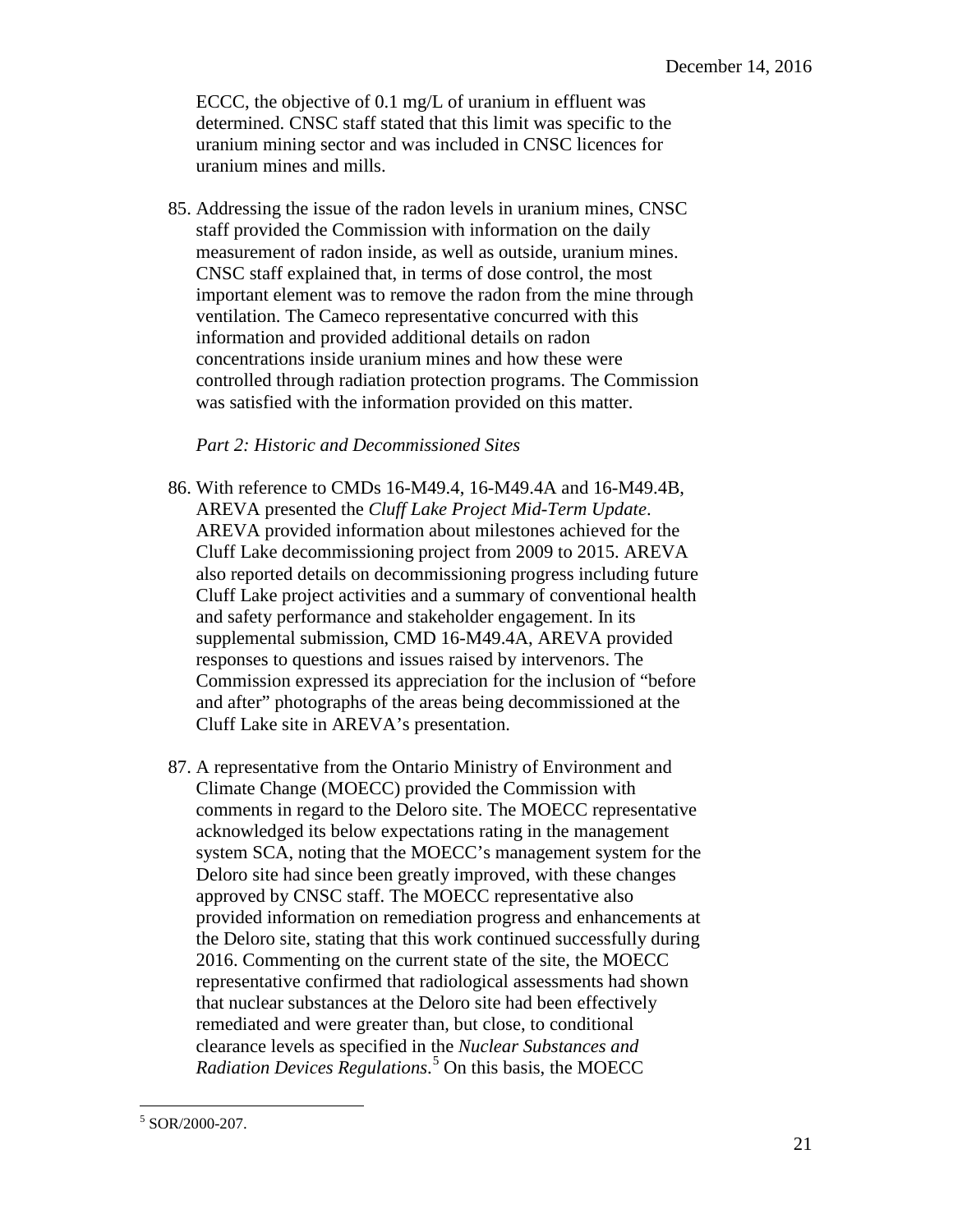indicated the intent to request that the Commission exempt the Deloro site from CNSC licensing under the NSCA and provided the Commission with information about the MOECC's future plans for site remediation and monitoring.

88. The Cameco representative provided the Commission with comments regarding the Beaverlodge decommissioning project, including the history of the Beaverlodge site and current status of the project, noting that Cameco was meeting with local communities on a regular basis to discuss the Beaverlodge project. The Cameco representative also explained that Cameco had applied to have 14 of the Beaverlodge properties exempted from CNSC licensing under section 7 of the NSCA and be accepted into the Province of Saskatchewan's Institutional Control Program (ICP).

Interventions – Part 2

- 89. The Commission noted several concerns expressed by the Saskatchewan Environmental Society and the Athabasca Chipewyan First Nation (CMD 16-M49.1) about the transfer of decommissioned sites into the Province of Saskatchewan's ICP and requested clarification from CNSC staff on these points. CNSC staff explained that a site would have to meet the conditions as specified in the *General Nuclear Safety and Control Regulations*<sup>6</sup> to be exempt from CNSC licensing under section 7 of the NSCA and for the subsequent transfer into the ICP. CNSC staff further noted that, as part of the ICP, the Province of Saskatchewan would have to maintain the site in a safe state and ensure sufficient financial guarantees for future maintenance and monitoring. CNSC staff also stated that land use restrictions could be applied to a site in the ICP and confirmed to the Commission's satisfaction that regulatory control could be retaken by the CNSC, should the conditions change to merit the removal of an exemption. The representative from the Saskatchewan Ministry of the Economy confirmed the information provided by CNSC staff, noting that a site in the ICP must meet maintenance and monitoring requirements established by both Saskatchewan Environment and the CNSC to remain in the ICP.
- 90. On the topic of the CNSC's role after a site is exempted from CNSC licensing under section 7 of the NSCA, the representative from the Saskatchewan Ministry of Economy explained that, once in the ICP, site monitoring and maintenance reports would be available for review by CNSC staff, as well as by the public. CNSC staff confirmed that these annual status reports would be

<span id="page-22-0"></span> $\overline{a}$  $6$  SOR/2000-202.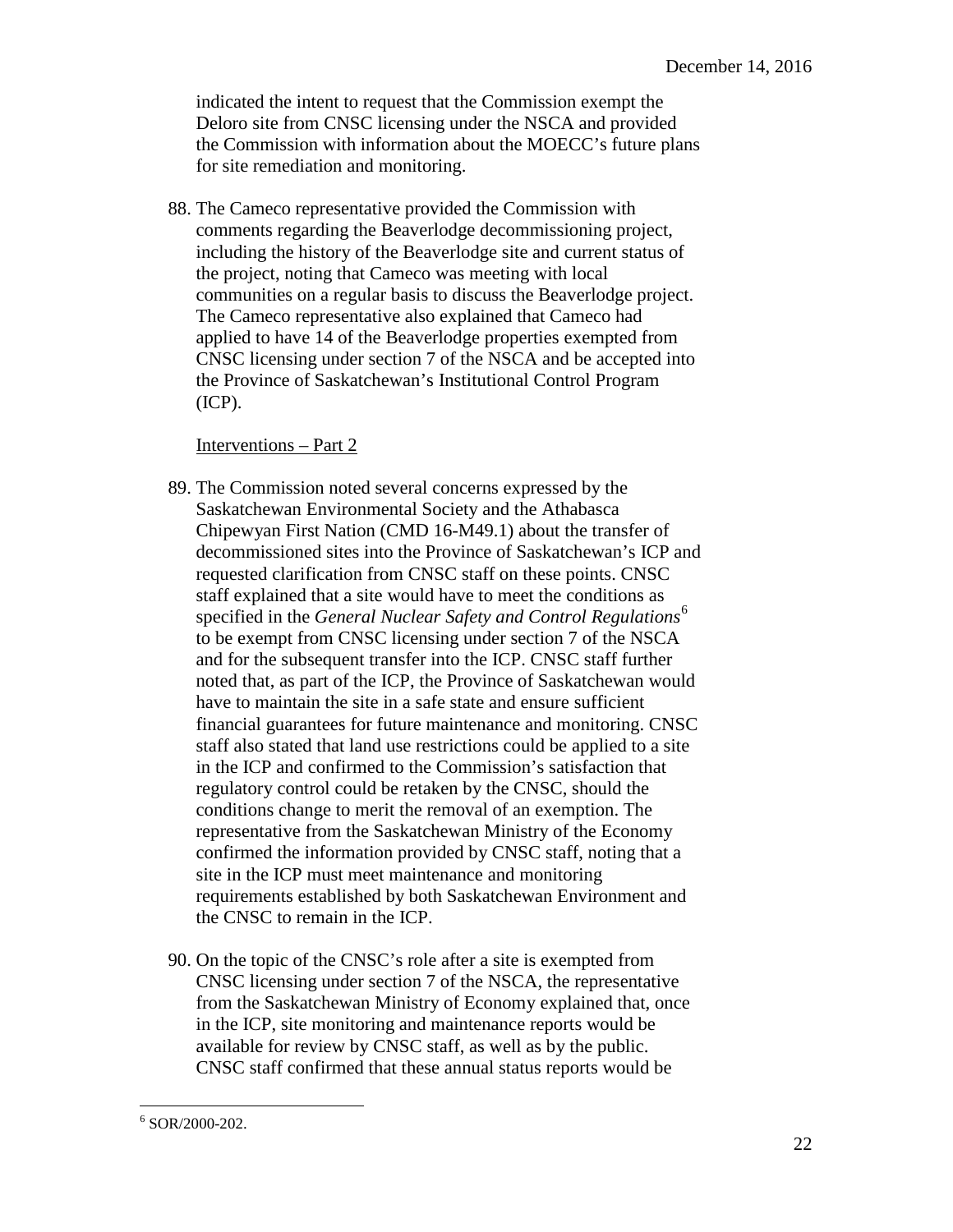reviewed by CNSC staff, and that CNSC staff would remain available to assist the site owner anytime, if required.

- 91. The Commission asked for additional information on how the public could participate during licensing exemption hearings. CNSC staff explained that any decision on this matter would require a Commission decision and that the hearing process would apply, which could allow for public participation.
- 92. Asked about whether information about the Saskatchewan ICP was publicly available, the representative from the Saskatchewan Ministry of the Economy stated that this information, as well as annual funding reports and 5-year ICP status reports, is available on the Government of Saskatchewan's website.
- 93. The Commission further enquired about whether the CNSC had publicly available information regarding the exemption of decommissioned sites from CNSC licensing under section 7 of the NSCA. CNSC staff responded that the CNSC did not have this information available and explained how the Province of Saskatchewan's ICP differed from the request put forth by the MOECC for the Deloro site, since Ontario does not have a formal ICP. CNSC staff noted, however, that in revising the CNSC's regulatory framework document with respect to waste and **ACTION**  decommissioning, general information about exemptions of these by sites from CNSC licensing could be included. The Commission June 2018 directed CNSC staff to include in the updated CNSC regulatory framework information on the requirements that would have to be met under the NSCA and its regulations for a site to be granted an exemption from CNSC licensing.
- 94. In regard to the concern from intervenors regarding the sufficiency of the tailings cover at the Cluff Lake site, CNSC staff stated that CNSC inspections had shown that the tailings cover was performing as designed and was sufficient. The AREVA representative concurred with this information, noting that the monitoring of the cover system was an important element of AREVA's decommissioning follow-up plan. The AREVA representative provided information on cover subsidence that had been observed and remediated, but explained that, overall, the cover was performing well and that AREVA did not have any concerns in this regard. Based on the information provided, the Commission was satisfied that the tailings cover at the Cluff Lake site remained sufficient.
- 95. The Commission noted concerns from Mr. R. Gardiner regarding the storage of exploratory core samples at the Cluff Lake site and requested information on this matter. The AREVA representative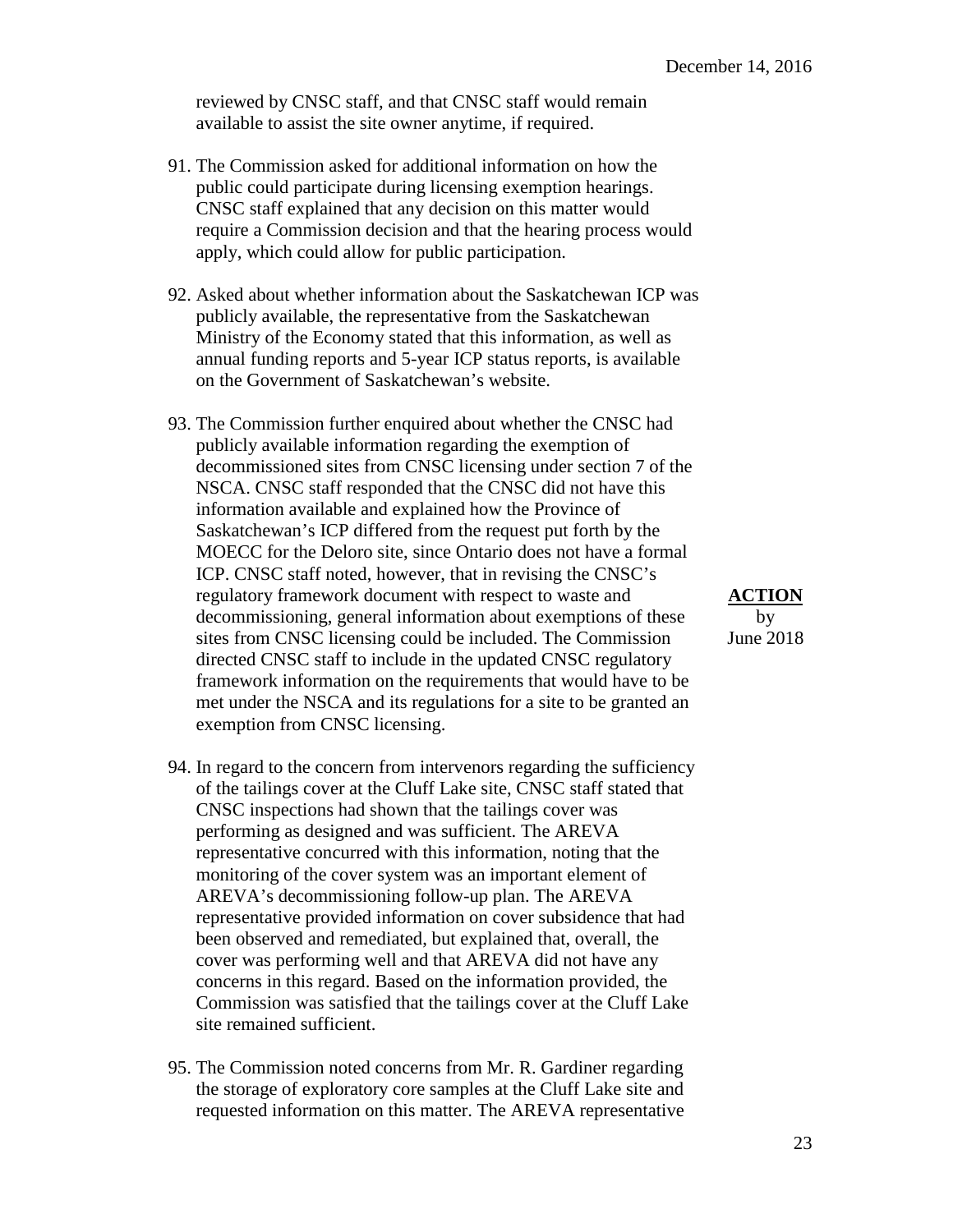provided detailed information about the core samples, stating that AREVA had developed best management practices for core sample storage in Saskatchewan and that AREVA exceeded those requirements at the Cluff Lake site. The AREVA representative also explained that there was minimal risk associated with the materials at the core storage site and noted that AREVA had the necessary approvals from the Province of Saskatchewan for its exploration program. The Commission was satisfied with the information provided on this matter.

- 96. The Commission asked about how the results from the moose tissue analysis submitted in Mr. R. Gardiner's intervention compared to the tissue from moose from other parts of Canada. The Public Health Physician and Medical Health Officer for three Northern Saskatchewan Health Authorities provided detailed information on moose tissue analysis data that was currently available, noting that, in general, the levels of the various constituents in the Cluff Lake moose were very comparable to those of moose from other areas. The Public Health Physician and Medical Health Officer for three Northern Saskatchewan Health Authorities further explained that local communities had been advised that the moose in the areas around Cluff Lake were safe to eat.
- 97. The Commission further enquired about how often moose tissue analyses were conducted in the Cluff Lake area and whether the results were shared with the local communities. The AREVA representative stated that the EARMP conducts moose and caribou testing on a yearly basis. The Public Health Physician and Medical Health Officer for three Northern Saskatchewan Health Authorities also stated that the EARMP reports were publicly available, but that additional community outreach on this matter could be conducted.
- 98. On the topic of the moose tissue analysis, the AREVA representative noted that AREVA's ecological risk assessments were based on modelled moose tissue, and that Mr. Gardiner's analysis validated these models. The AREVA representative stated, however, that the results in the analysis were provided to the intervenor without context and that this may have added to community concern regarding the safety of local moose meat. The AREVA representative stated to the Commission's satisfaction that AREVA had communicated with the intervenor to provide him and local communities with additional information on the moose tissue analysis.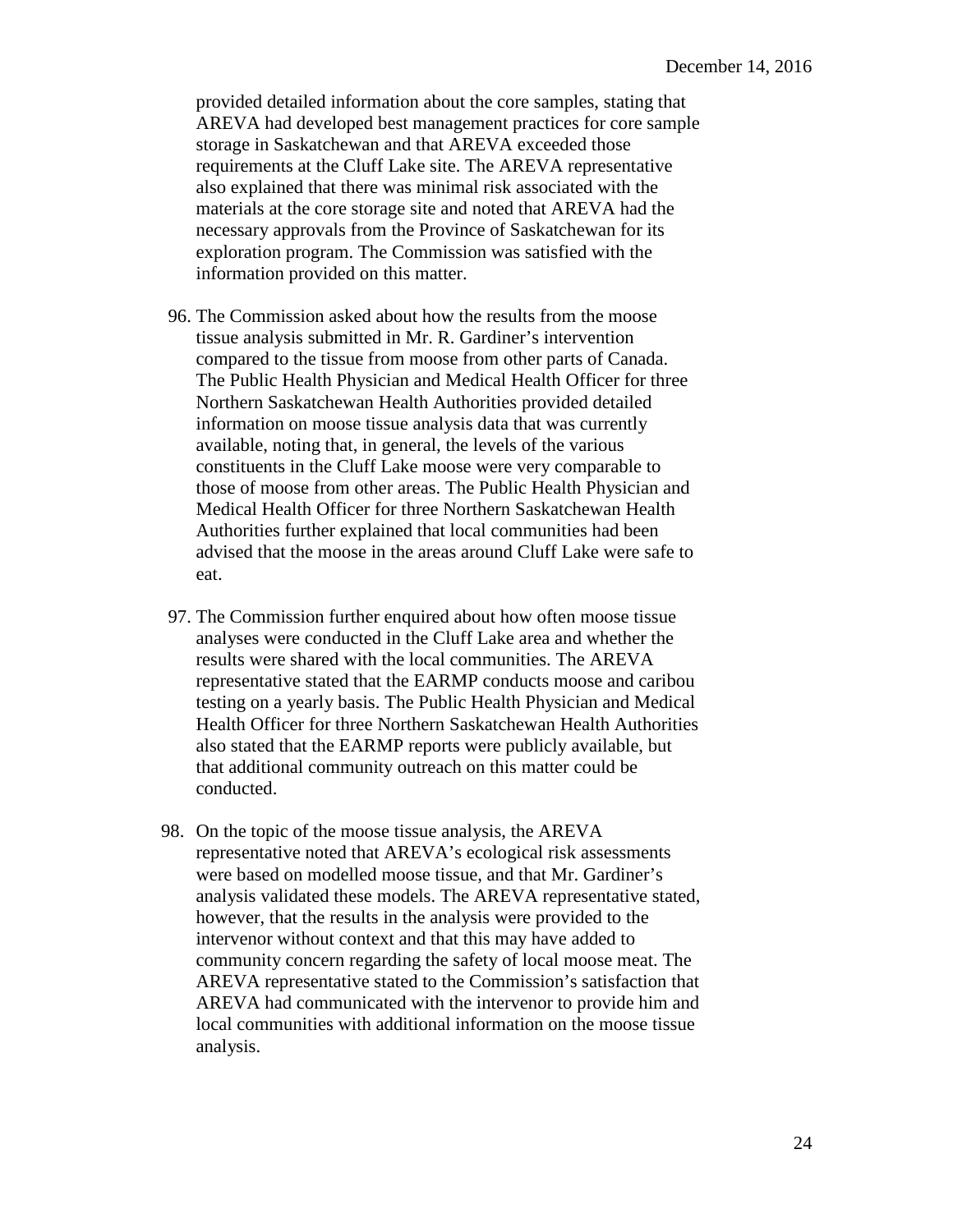## General Questions – Part 2

- 99. Asked to comment on its community engagement activities, the AREVA representative provided details on its long-standing relationship with the Athabasca Chipewyan First Nation, noting that AREVA encouraged local communities, as well as the Saskatchewan Environmental Society, to participate in matters regarding the Cluff Lake site. CNSC staff confirmed this information, noting that CNSC staff maintained regular contact with the Athabasca Chipewyan First Nation and the Saskatchewan Environmental Society, and that CNSC staff would continue to ensure that local communities remained informed about, and engaged in, the Cluff Lake project. The Commission was satisfied with the information provided on this matter.
- 100.In regard to questions about limits for uranium levels in surface run-off at decommissioned sites, CNSC staff provided detailed information about the various limits for levels of uranium and other contaminants, and the significance of the different limits. The Commission stated that increased transparency on this matter would be beneficial and requested that future reports include a better explanation of how these limits were derived and their applicability.
- 101.Addressing the issue of exceedances in Canadian Council of Ministers of the Environment water quality guidelines for levels of aluminum, copper, iron and selenium at the Rayrock site, CNSC staff provided information about the adequacy of the monitoring program proposed by the licensee, Indigenous and Northern Affairs Canada (INAC). The INAC representative confirmed this information, noting that INAC was currently assessing the exceedances and would be revising the human health risk assessment in 2017, and that this work would determine the frequency of monitoring required. The Commission was satisfied with the information provided by CNSC staff and the licensee.
- 102.The Commission requested that future reports on decommissioned **ACTION**  and historical sites include information on target contaminant by concentrations, radiation levels and other relevant site conditions in December order for a site to be eligible for an exemption from CNSC 2017 licensing.

Report on Possible Overexposure to Members of the Public During Transportation of Packages Containing Nuclear Substances

103.With reference to CMD 16-M69, CNSC staff informed the Commission about the incident reported by a Quebec City hospital based on suspicions by a member of the public regarding potential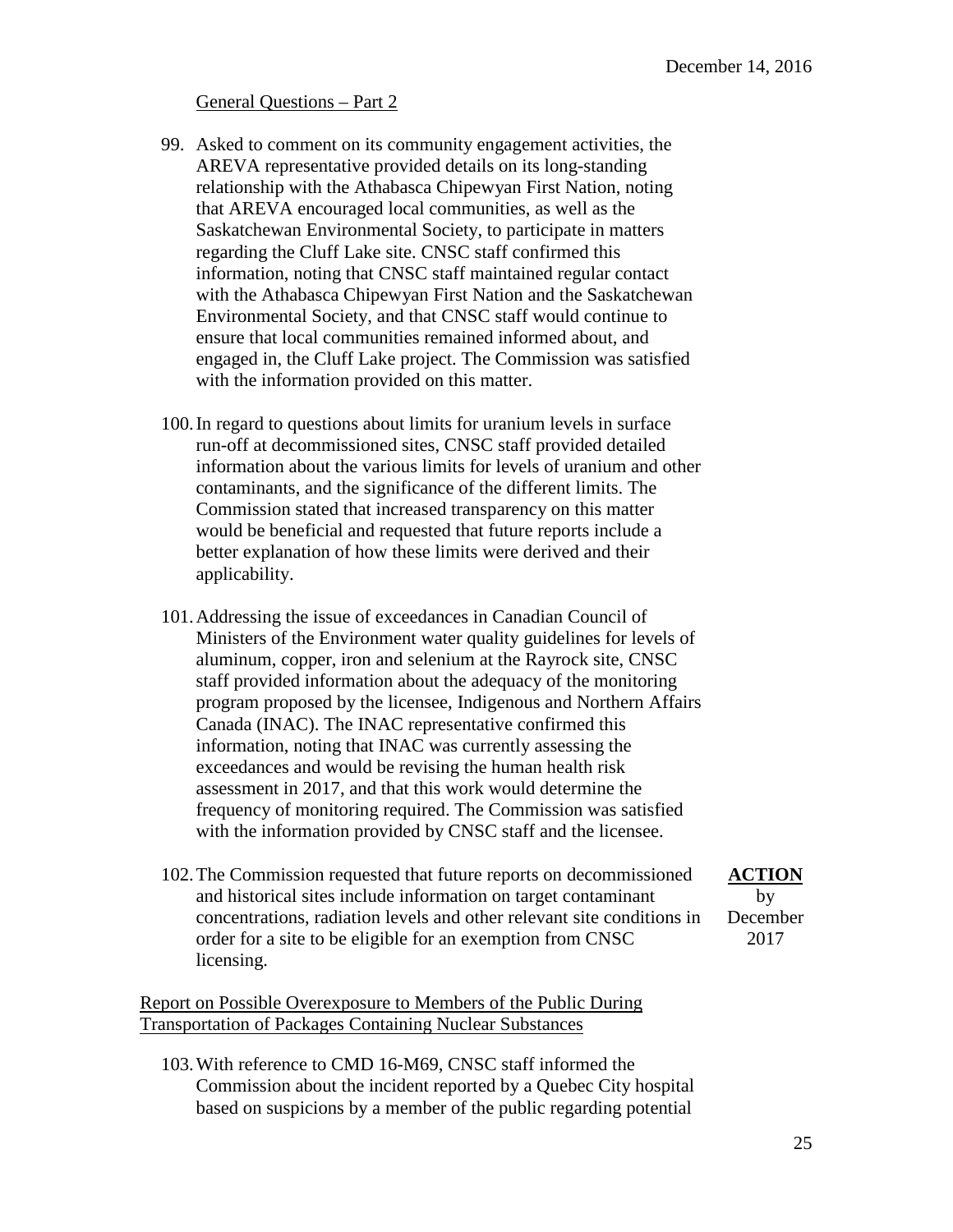overexposure. It was reported that members of the public may have been exposed to radiation, receiving a dose in excess of the regulatory annual limit of 1 mSv (milliSievert). The exposure occurred during the transportation of packages containing nuclear substances, where the driver was inappropriately driving passengers at the same time as he was carrying radioactive packages. This practice is not authorized under the *Packaging and Transport of Nuclear Substances Regulations[7](#page-26-0) ,* and involves a number of non-compliances with the *Transport of Dangerous Goods Regulations[8](#page-26-1)* . CNSC staff provided details of the event and informed the Commission about actions taken by the carrier and by the CNSC. A representative of the carrier company stated that the company had not been aware of the driver's actions, and that they were retraining all their drivers involved in transportation of nuclear materials to make sure that, under no circumstances, the drivers would be carrying unauthorized passengers.

- 104.The Commission enquired about the number of passengers, the distance travelled, and their positions in the vehicle. The Commission affirmed that any level of exposure is not acceptable. CNSC staff responded that there were five passengers, travelling from Montreal to Chandler, QC and pointed out that there had been a number of non-compliances. The carrier representative agreed that there should not have been any unauthorized passengers in the vehicle.
- 105.The Commission enquired about the external complaint process and the way it was used in this case. CNSC staff explained CNSC's external complaint process and stated that, whenever a report of non-compliance is received from a third party, it is treated in accordance with the whistleblower process to ensure that the identity of the complainant is appropriately protected. The matter is directed to the appropriate official. CNSC staff described in detail this particular case, and submitted that the passenger in the vehicle had contacted the hospital where the packages were destined. The hospital referred that call to the CNSC and also contacted the Sécurité de transport du Québec.
- 106.The Commission enquired whether this incident was unique or was a recurrence. CNSC staff responded that they had interviewed the driver who has admitted having transported other passengers on a few other occasions while transporting nuclear substances. However, there were only one or two passengers at a time and the information provided led CNSC staff to conclude that there were not any radiation exposure risks to these passengers since they

<span id="page-26-0"></span> $\overline{a}$ <sup>7</sup> Packaging and Transport of Nuclear Substances Regulations, S.O.R./2015-145.<br><sup>8</sup> Transportation of Dangerous Goods Regulations, S.O.R./2001-286.

<span id="page-26-1"></span>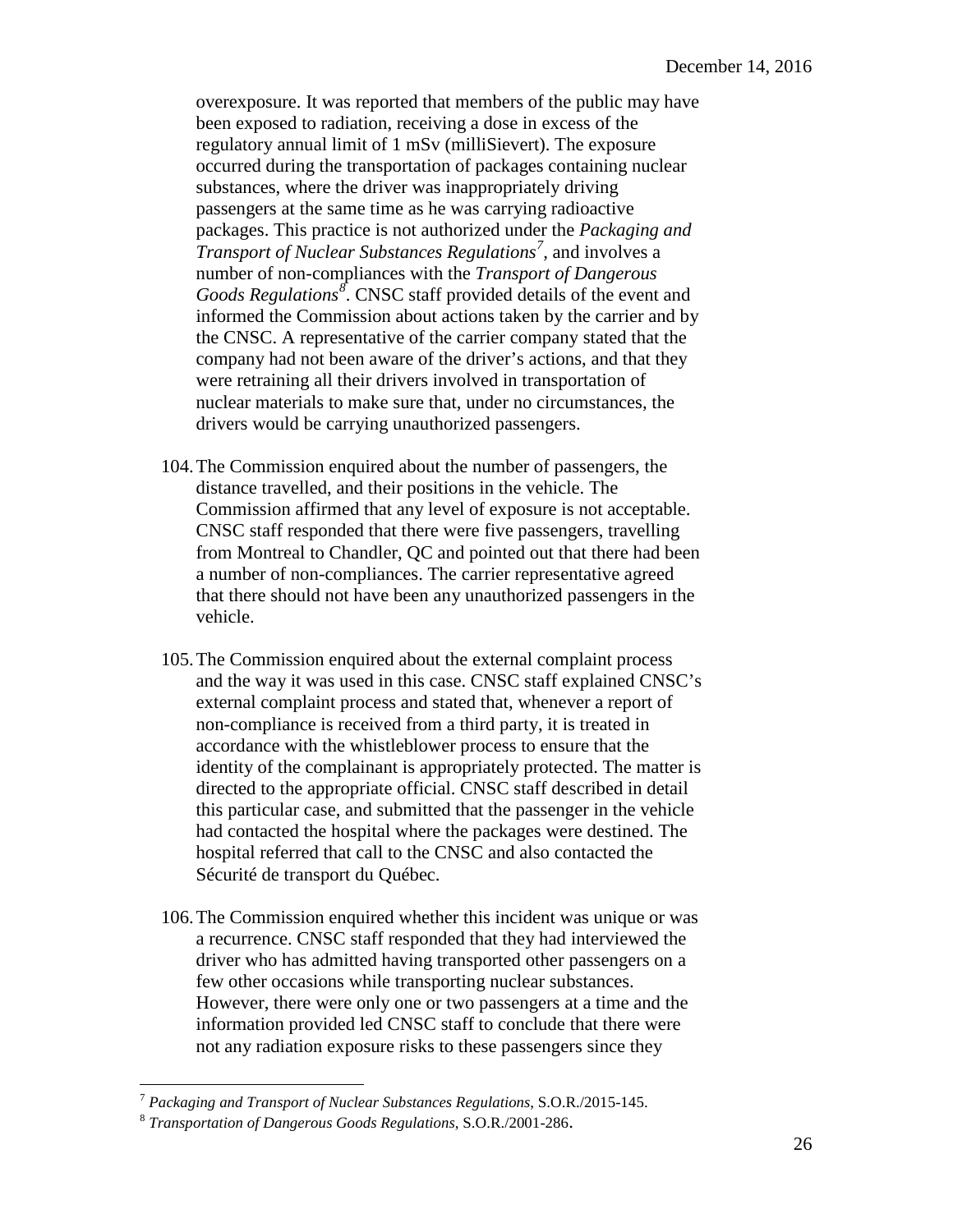would not have been in close proximity to any nuclear substances that would be low energy beta emitters. CNSC staff explained that the driver had been advertising on a website of a local radio station that had a webpage for ridesharing, and had been aware that this is not appropriate and of the associated risks. The carrier representative added that the driver had been immediately suspended and terminated shortly after.

107.The Commission is satisfied with the information provided on this event and confirms that no further update is required, unless new information is available.

# DECISION ITEM ON A REGULATORY DOCUMENT

# Regulatory Document REGDOC-2.2.4, *Fitness for Duty: Managing Worker Fatigue*

108.With reference to CMD 16-M70 and CMD 16-M70.A, CNSC staff presented to the Commission the draft REGDOC-2.2.4, *Fitness for Duty: Managing Worker Fatigue[9](#page-27-0)* , for the Commission to consider authorizing this document to be published. This document sets out proposed requirements and guidance with respect to managing worker fatigue for workers at high-security sites, as defined in the *Nuclear Security Regulations[10](#page-27-1)*. The implementation of REGDOC-2.2.4 would aim to establish a modern regulatory framework for managing worker fatigue and provide a risk-informed, transparent, consistent basis for assessing the acceptability of fatigue management provisions and for enforcing compliance.

### *Comments From Licensees*

- 109.The Énergie NB Power (NB Power) representative expressed concern about the proposed REGDOC in their written intervention. The NB Power representative stated that NB Power accepts responsibility for the safety of the facility and presented alternatives to the requirements proposed in REGDODC-2.2.4, such as cognitive function comparisons and phased implementation plans.
- 110.The CNL representative commented that CNL accepts the responsibility for nuclear safety, and that the proposed REGDOC would not significantly affect the operations of the NRU due to the March 2018 shutdown date. However, the CNL representative stated that the new REGDOC would affect the shift schedules of the nuclear security officers and recommended that the REGDOC

 $\overline{a}$ 

<span id="page-27-0"></span><sup>9</sup> Canadian Nuclear Safety Commission Regulatory Document REGDOC-2.2.4, *Fitness for Duty: Managing Worker Fatigue* (Draft)

<span id="page-27-1"></span><sup>&</sup>lt;sup>10</sup> Nuclear Security Regulations (SOR/2000-209)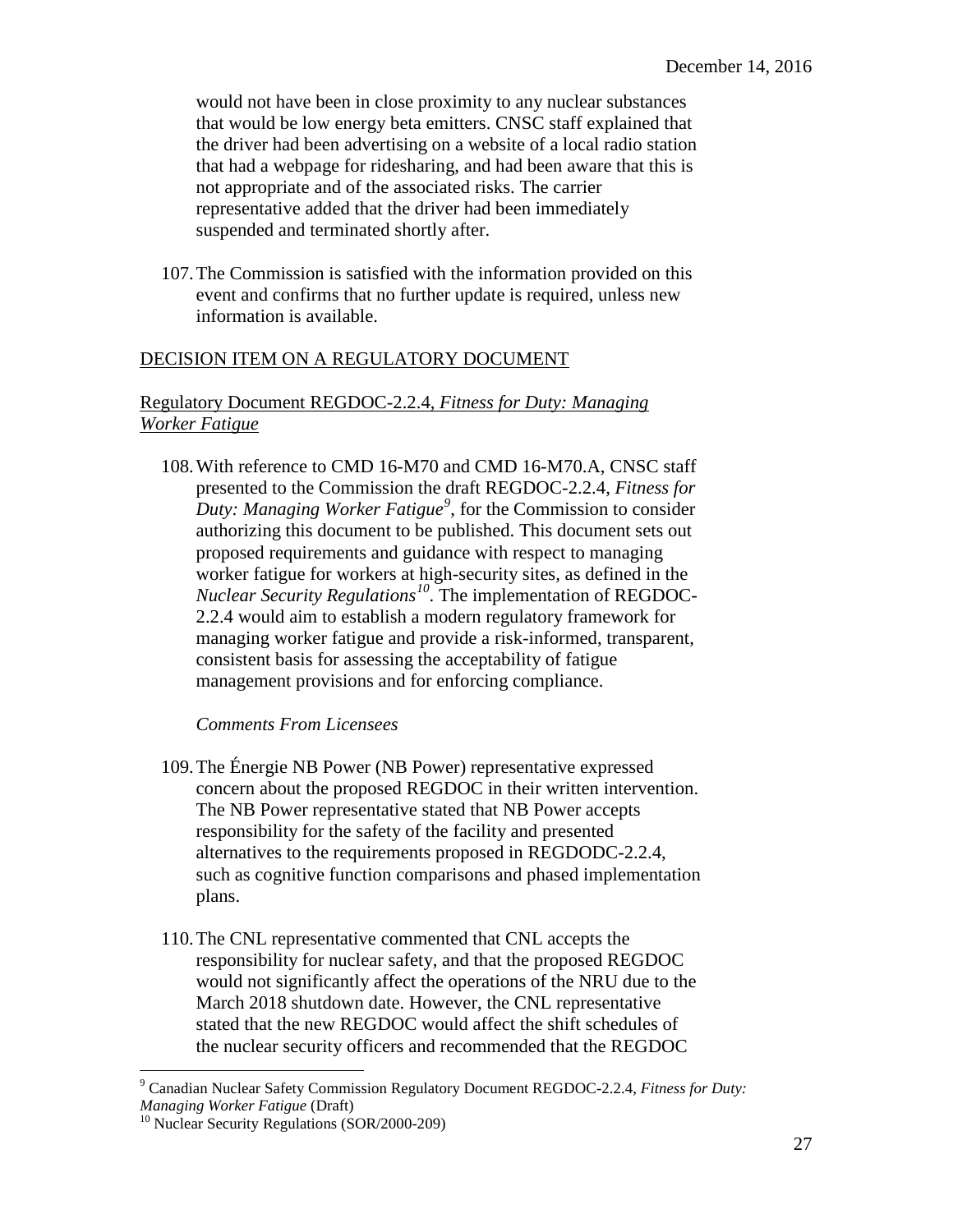allow licensees to establish their own shift schedules, provided that they are scientifically demonstrated to be safe.

- 111.The Bruce Power representative submitted that the REGDOC is too prescriptive with regards to some of the requirements and guidance regarding the limits of work, and that the REGDOC should focus less on detailed requirements and provide only the high-level requirements. The Bruce Power representative added that certain obvious limits on hours of work are needed, but that the use of cognitive analysis should be allowed in order to determine those hours. The Bruce Power representative stated that they were appreciative of the consultation and outreach opportunities provided by CNSC staff, which led to improvements to this REGDOC.
- 112.The OPG representative concurred with the issues raised by the Bruce Power representative and submitted that the draft REGDOC should provide for more flexibility and allow for the licensees' analysis to demonstrate a safe shift schedule, if future shift scheduling needs were to change.

#### *General*

- 113.Responding to the concerns raised by the licensees, CNSC staff noted that this document considered the limits set by other national and international regulatory bodies, as well as the studies and models in the scientific literature, which all recommend specific limits on hours of work since human performance will be impaired due to worker fatigue.
- 114.CNSC staff commented that the implementation of the "Guidance" sections of the REGDOC is not required. The Commission stated that the "Guidance" sections of the REGDOCs are important as that information provides a way to benchmark compliance by the licensees.
- 115.On the requirements listed in section 4.2 of the draft REGDOC, CNSC staff explained that these requirements are applicable only to safety-sensitive positions where impaired performance could pose a risk to the public or the environment. CNSC staff stated that work schedules contribute to worker fatigue. Therefore, it is important that a regulatory body has work limits in place. CNSC staff stated that the choice of a fixed period or rolling period was added based on consultation with the licensees in order to allow for more flexibility in the work limit requirements.
- 116.The Commission commented that it would have been beneficial for CNSC staff to include a full picture of the total regulatory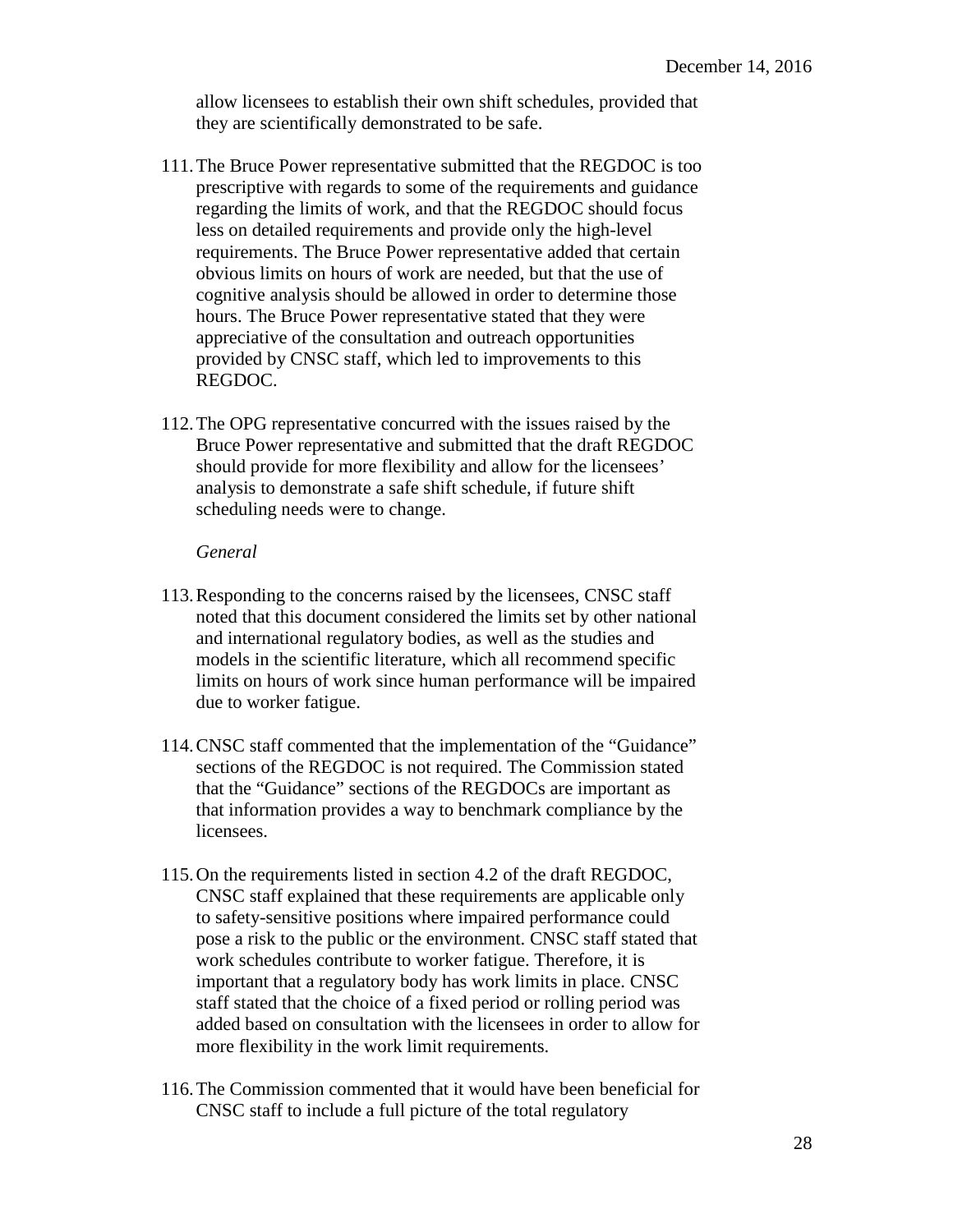framework surrounding the different elements of the fitness for duty area in their presentation. The Commission notes that CNSC staff will present to the Commission REGDOC-2.2.4, *Fitness for Duty: Alcohol and Drug Testing[11](#page-29-0)* for its consideration for authorization at the March 2017 Commission meeting.

#### Shift Turnover

-

- 117.Regarding the shift turnover period, the Bruce Power representative stated that the duration of the shift turnover will depend on the position of the employee and the circumstances of the plant at that time. The Bruce Power representative noted that Bruce Power is in agreement that shift turnover should not be used as an excuse to arbitrarily increase shift lengths for workers; however, in certain circumstances, extended shift turnovers may be warranted. The Bruce Power representative commented that, in his opinion, aspects including hours of work, shift turnover, plant equipment, etc. are all important and must be considered together, and that one aspect should not be given greater importance than the others, as in the case of the hours of work in this REGDOC. The Bruce Power representative noted that hours of work limits should be implemented, but there should be more flexibility to allow for other shift schedules.
- 118.The Commission notes the importance of shift turnover with regards to shift practices and recognizes that the information in the REGDOC regarding shift turnover is guidance. Addressing the effects of this guidance on long-term shift handover practices, CNSC staff explained that the purpose of the new REGDOC is to improve upon the existing practices and that shift turnover guidance is important for keeping workers fit for duty. CNSC staff stated that the importance of shift turnover with regards to nuclear safety is recognized, and that the REGDOC provides for a buffer in the requirements to allow for longer shift turnover if needed.
- 119.The Commission commented that the REGDOC should directly state the importance of shift turnover. CNSC staff stated that the daily hours of work have increased from thirteen to sixteen hours to alleviate the administrative burden of non-compliance issues from employees working longer than thirteen hours. CNSC staff added that the guidance on shift turnover does not undermine the capacity of the licensee to retain certified workers and that this guidance allows for the worker to stay beyond the new sixteen-hour limit in exceptional circumstances.

<span id="page-29-0"></span><sup>&</sup>lt;sup>11</sup> Canadian Nuclear Safety Commission Regulatory Document (Draft) – REGDOC-2.2.4, *Fitness for Duty*: *Alcohol and Drug Testing*, CMD 17-M11.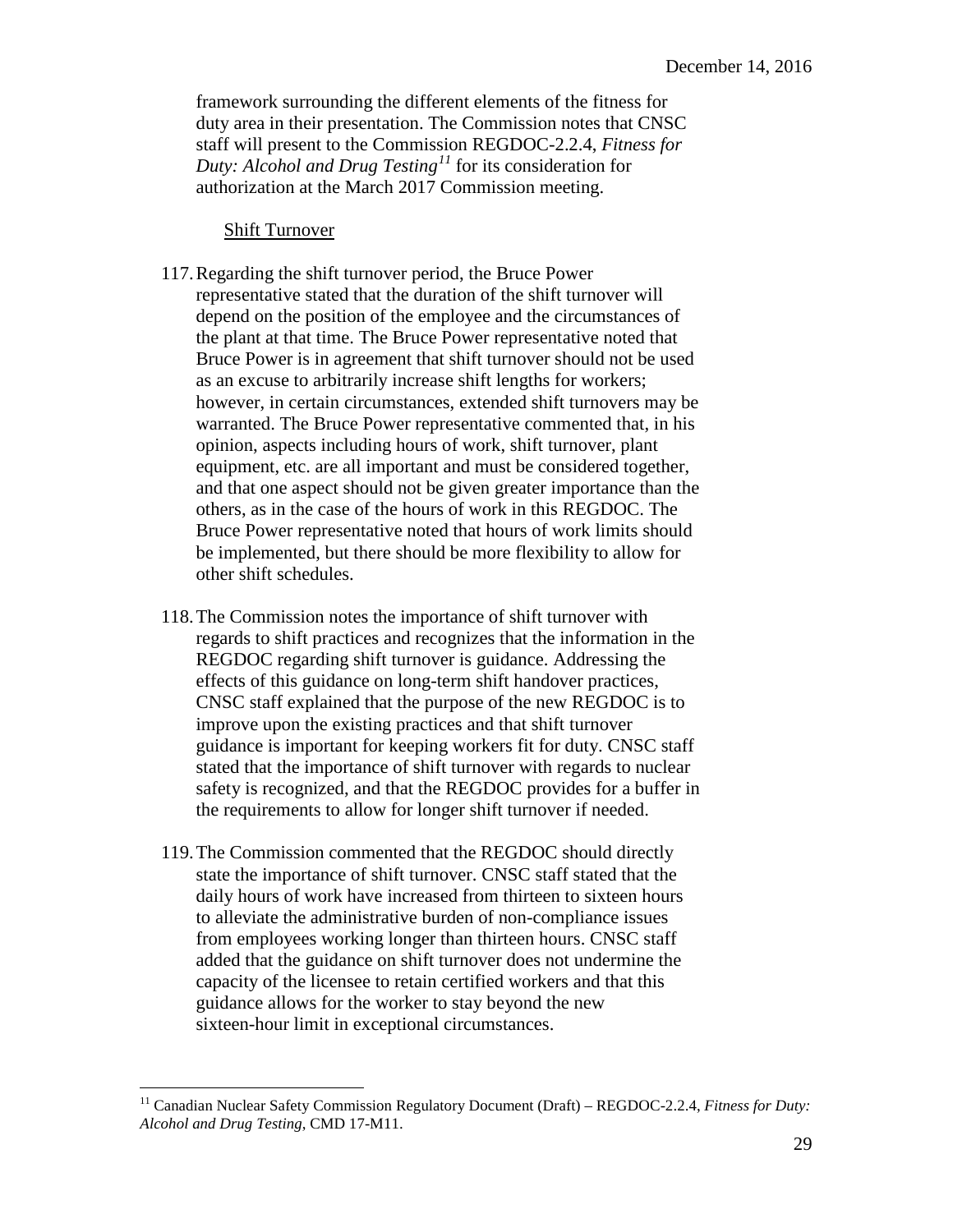- that shift turnover is considered in other REGDOCs that discuss 120.The Commission noted that the term "exceptional circumstances" was used in the REGDOC but was not explicitly defined. CNSC staff explained that the guidance on shift turnover should be understood within the context of the entire shift. CNSC staff stated training and management issues. CNSC staff added that caveats to the guidance on shift turnover could be added at the request of the Commission without altering the requirements of the REGDOC.
- 121.The Commission recommended that CNSC staff include guidance around the flow of information during the shift turnover period. CNSC staff responded that this recommendation will be taken into consideration. The Commission also recommended modifications to the REGDOC to reflect the importance of shift turnover and provide guidance for a longer shift turnover period if circumstances warrant it.

#### Worker Populations

- different schedules for different populations if necessary, and that 122.The Commission asked about concerns regarding the treatment of the broad worker population by this REGDOC. The Bruce Power representative responded that most of the crews work the same schedules as certified staff, that the REGDOC does allow for Bruce Power is accepting the requirements for the broad population. The Bruce Power representative added that their main issue is the ability of the licensee to demonstrate that they have a safe work schedule and the ability to change schedules to meet the licensee's needs. The NB Power representative concurred with the comments from the Bruce Power representative regarding the REGDOC requirements for the broad population.
- 123.The NB-Power representative stated that it will take until 2021 to certify enough staff to move to a five-crew complement.
- population. The OPG representative noted that the minimum shift 124.Asked if the licensees were clear about what worker positions fall under the broad population based on the REGDOC, the OPG representative responded that the REGDOC is clear on what constitutes safety-sensitive workers and what counts as the broad complement at the nuclear power plant may be very large, and that the licensees will keep track of the safety-sensitive population.
- 125.CNSC staff clarified the difference between workers who are part of the safety-sensitive or broad population and workers who do not fall into either of these populations. CNSC staff noted that licensees would have to identify which workers fit into each population using their own individual analyses. The Commission is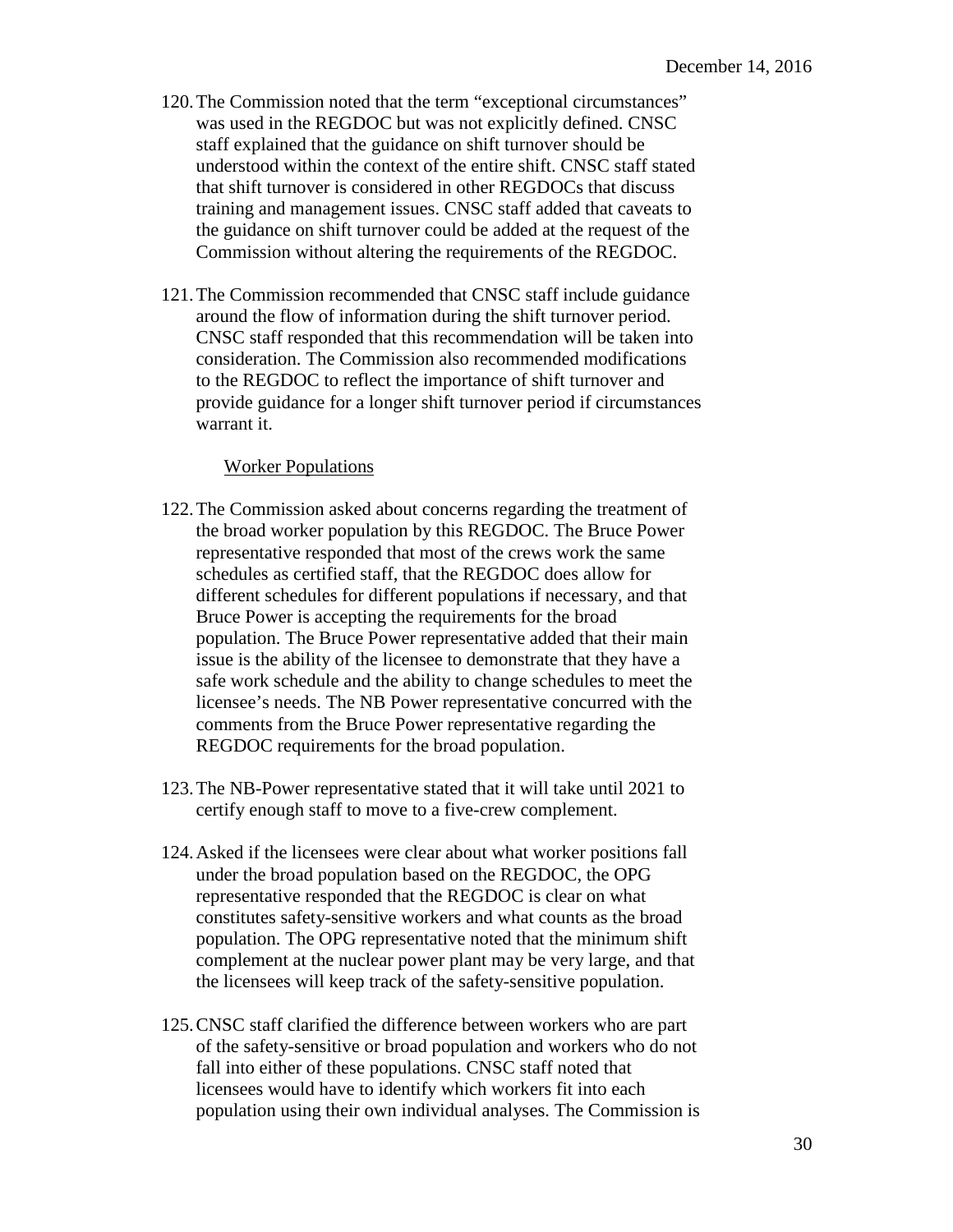satisfied with the clarification provided by CNSC staff regarding the distinction between worker populations.

126.Asked if a cognitive analysis will be applied to establish work hour limits for the broad population, CNSC staff responded that the licensees may perform additional work using cognitive analysis. However, in many cases, the licensees could rely on their current procedures in order to establish limits on hours of work.

#### Work Environment

- 127.On the practicality of licensees modifying their work environment to satisfy the requirements of the new REGDOC, the Bruce Power representative explained that their organization already meets most of the requirements and provided examples of the use of proper lighting and sleep areas. The Bruce Power representative stated that supervisors are trained to identify workers who are not fit for duty, and shift controls that comply with provincial statutes are in place for all staff.
- 128.Addressing the guidance provided in the REGDOC, the Bruce Power representative submitted that the guidance in the REGDOC that states the schedule safety-critical tasks outside of peak fatigue periods is impractical, as the licensee may not always be able to schedule safety-critical tasks outside of this period,. The Bruce Power representative provided reasoning for this claim. The OPG representative stated that their maintenance schedule is aligned with the guidance in the REGDOC, except during outages when a 24/7 schedule is necessary and the reactor is in a safe shutdown state. CNSC staff noted that this point reflects the importance of the circadian rhythm, and that this point was amended to include the "when possible" caveat based on feedback during the consultation process.

#### Benchmarking and International Best Practices

129.The Commission asked about the alignment of the REGDOC with international best practices. CNSC staff explained that data from international organizations and best practices were used for benchmarking, and that the limits on work hours are based on CNSC staff's own research into work hours and fatigue management. CNSC staff stated that the work-hour limits were revisited starting in 2014 based on the most recent science and feedback from external consultants, confirming that the work-hour limits remained reasonable.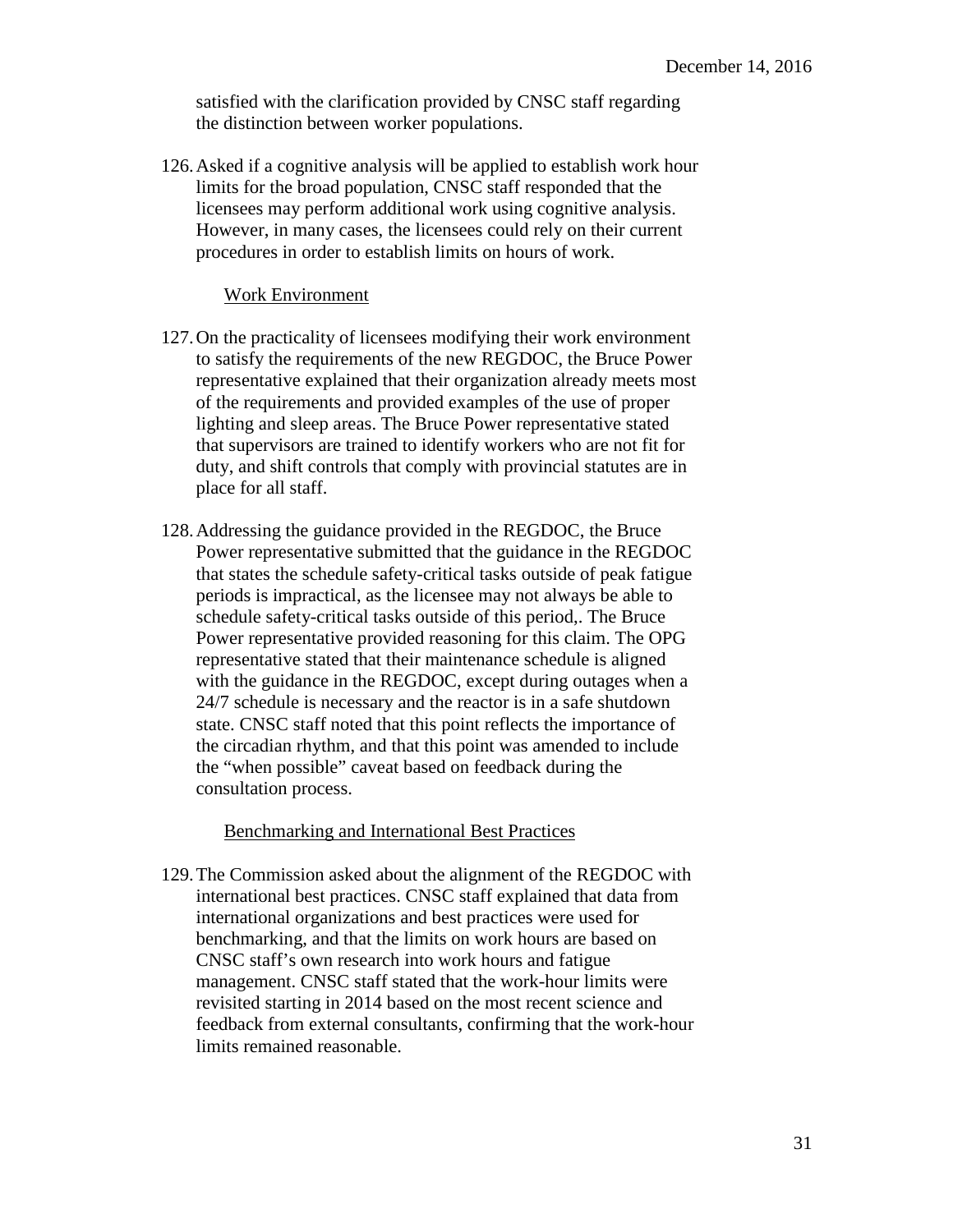### Scientific Research and Evidence

- 130.The Commission asked if the current shift practices of Bruce Power and OPG were in compliance with the REGDOC requirements. The Bruce Power and OPG representatives replied that their respective organizations are currently in compliance with the new requirements, based on current shift work. The Bruce Power representative noted that the benchmarking data was well done. However, cognitive analysis should still be performed for each shift. The Bruce Power representative added that cognitive analysis performed using a certified, approved program, should be allowed to analyze and propose appropriate shifts.
- 131.The Commission noted that few of the scientific papers from the literature review were published after 2010 and enquired if there had been no developments in this field since 2010. CNSC staff responded that the science has advanced since then and that CNSC staff is keeping informed of all recent developments. CNSC staff added that the scientific research considered was used to create the current REGDOC and as such it may not contain the entire body of science around worker fatigue. CNSC staff noted that it would be relevant to emphasize the most recent research, and that the literature review could be revised to more strongly reflect the most recent research.
- 132.The Bruce Power representative noted that their organization does use science to manage worker fatigue, and commented that the REGDOC restricts the use of science by not allowing alternative methods to develop shift schedules.
- 133.On the computer model used to define the worker fatigue profile, CNSC staff explained that the model was developed in the 2000s and is able to differentiate the levels of fatigue between different shift schedules. Asked if there were any recent updates to that model, CNSC staff responded that they would report back to the Commission on the most recent model update  $12$ .

# Flexibility of REGDOC Requirements

 $\overline{a}$ 

134.Asked about the flexibility of the REGDOC with regards to the hours of work limits, CNSC staff responded that, to create this REGDOC, CNSC staff started with the existing licence requirements and worked through extensive benchmarking, reviews of the scientific literature, and international standards and best practices, including hours of work limits from other regulatory

<span id="page-32-0"></span> $12$  After the conclusion of this Commission Meeting, CNSC staff provided the information that this computer modelling software is known as FAID Version 2.2.0.210, and that this version of the software was released in 2014.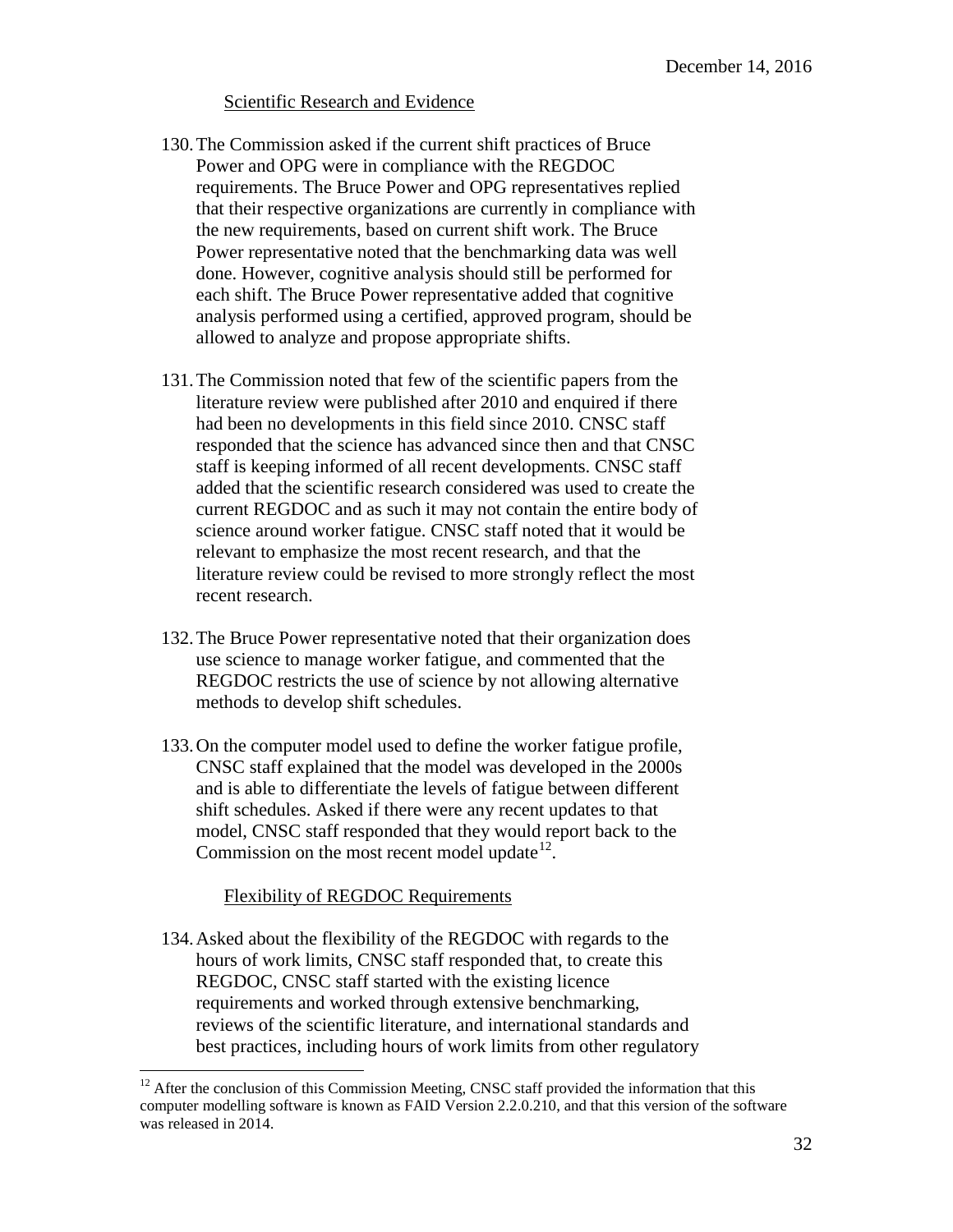bodies. CNSC staff stated that the licensees have the flexibility to return to an eight-hour shift if they prefer, as it would be less problematic from a fatigue management standpoint. CNSC staff added that this REGDOC is intended to regulate the potential for human error due to fatigue. The Commission was satisfied with this explanation from CNSC staff.

135.Addressing the potential for the licensees to use additional controls and analysis to demonstrate that alternative shift schedules are equally safe as the schedules proposed in the REGDOC, the Bruce Power representative clarified their position that the work-hour limits should not be entirely removed from the document, and that the limits should exist unless evidence is presented that proves alternative shift schedules are safe. CNSC staff stated that they are often open to licensees making a proposal with the equivalent level of safety.

## REGDOC Implementation

- 136.Clarifying the implementation plan for this REGDOC, the NB Power representative confirmed that the long-term timeframe is a five-year period. CNSC staff stated that NB Power will require additional certified staff, for which training takes three to five years, and that the training program cannot be compromised. CNSC staff added that they expect a detailed plan from all licensees regarding the implementation of the REGDOC to ensure that safety is not compromised.
- 137.The Commission commented that NB Power may have to find innovative ways to implement the REGDOC after approval, as there is the expectation that licensees will implement those limits. The NB Power representative stated that the organization will work to ensure it will meet the intent of the REGDOC. The CNL representative confirmed that CNL will also determine a plan to meet the REGDOC requirements. The Commission is satisfied with the responses from the two licensees.

# DECISION on REGDOC-2.2.4

- 138.After considering the recommendations submitted by CNSC staff and the submissions from licensee representatives, the Commission approves regulatory document REGDOC-2.2.4, *Fitness for Duty: Managing Worker Fatigue*, for publication and use, after modifications are made according to the following:
	- The guidance in section 4.2 regarding shift turnover is amended to say, "Shift turnover should normally be less than 30 minutes per shift. However, it is acknowledged that the transfer of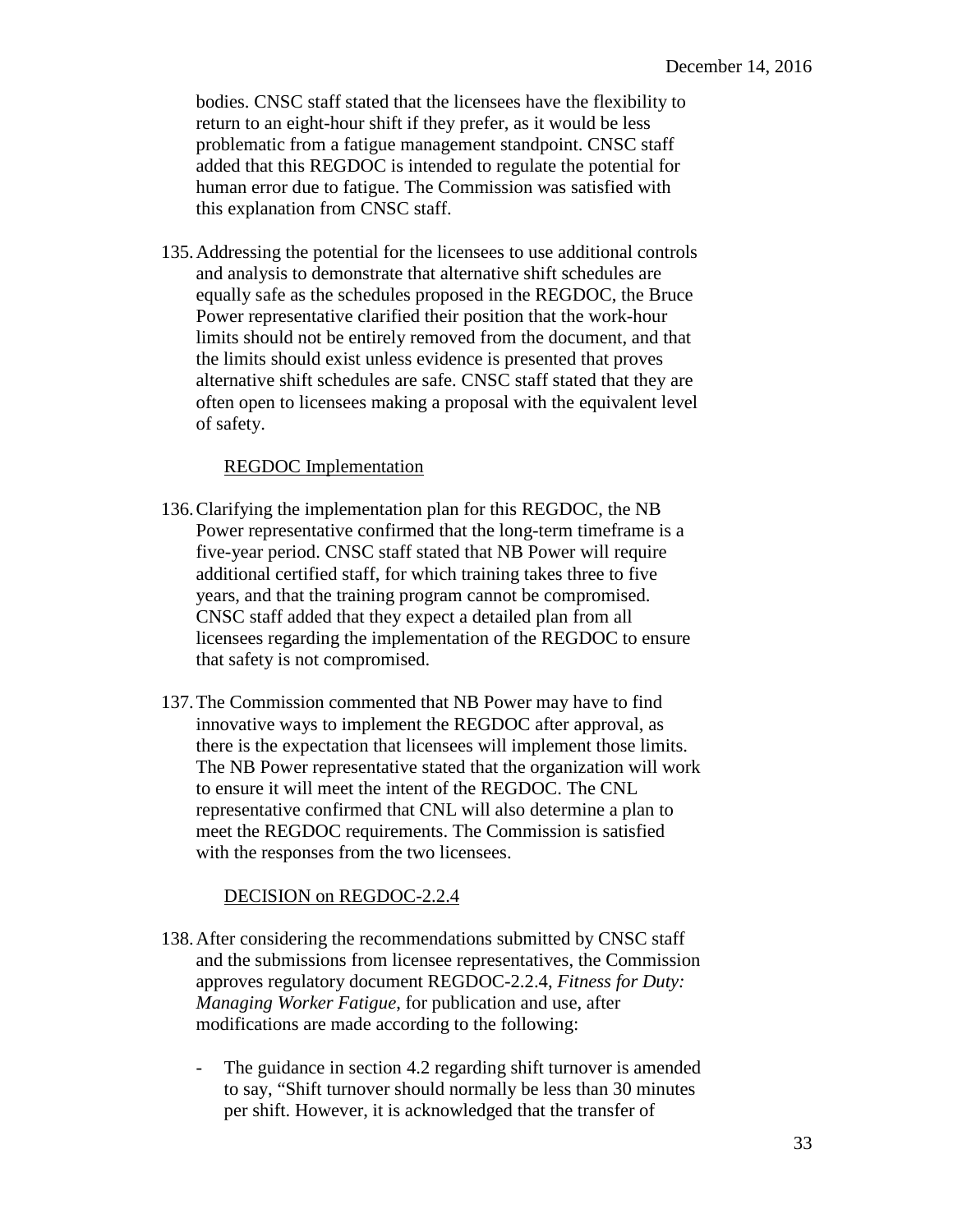information and responsibilities between individuals or work units during shift turnovers is important for ensuring nuclear safety. For this reason, depending on the circumstances, the DECISION duration of shift turnover may vary and go beyond 30 minutes."

- The guidance in section 4.3 regarding licensee propositions for alternative shift schedules is amended to say, "Licensees can propose alternative equivalent limits to those contained in sections 4.2 and 4.3. Proposed changes to the limits must demonstrate an equivalent level of safety, be science-based, and need to be approved by the Commission before being implemented."
- 139. The Commission expects to be provided with an update on the **ACTION** licensees' implementation plan as part of the next annual NPP by ROR. August 2008. August 2008. August 2008. August 2008. August 2008. August 2008. August 2008. August 2008. August 2008. August 2008. August 2008. August 2008. August 2008. August 2008. August 2008. August 2008. August 20

2017

#### Closure of the Public Meeting

140. The meeting closed at 9:02 p.m.

Recording Secretary

Record ecretary Recording fetary

Secretary

 $\frac{660.1}{10007}$ Date

<u>fer. 1, 2017</u> Date

Date

*or/o;;./>r7t7* 

Date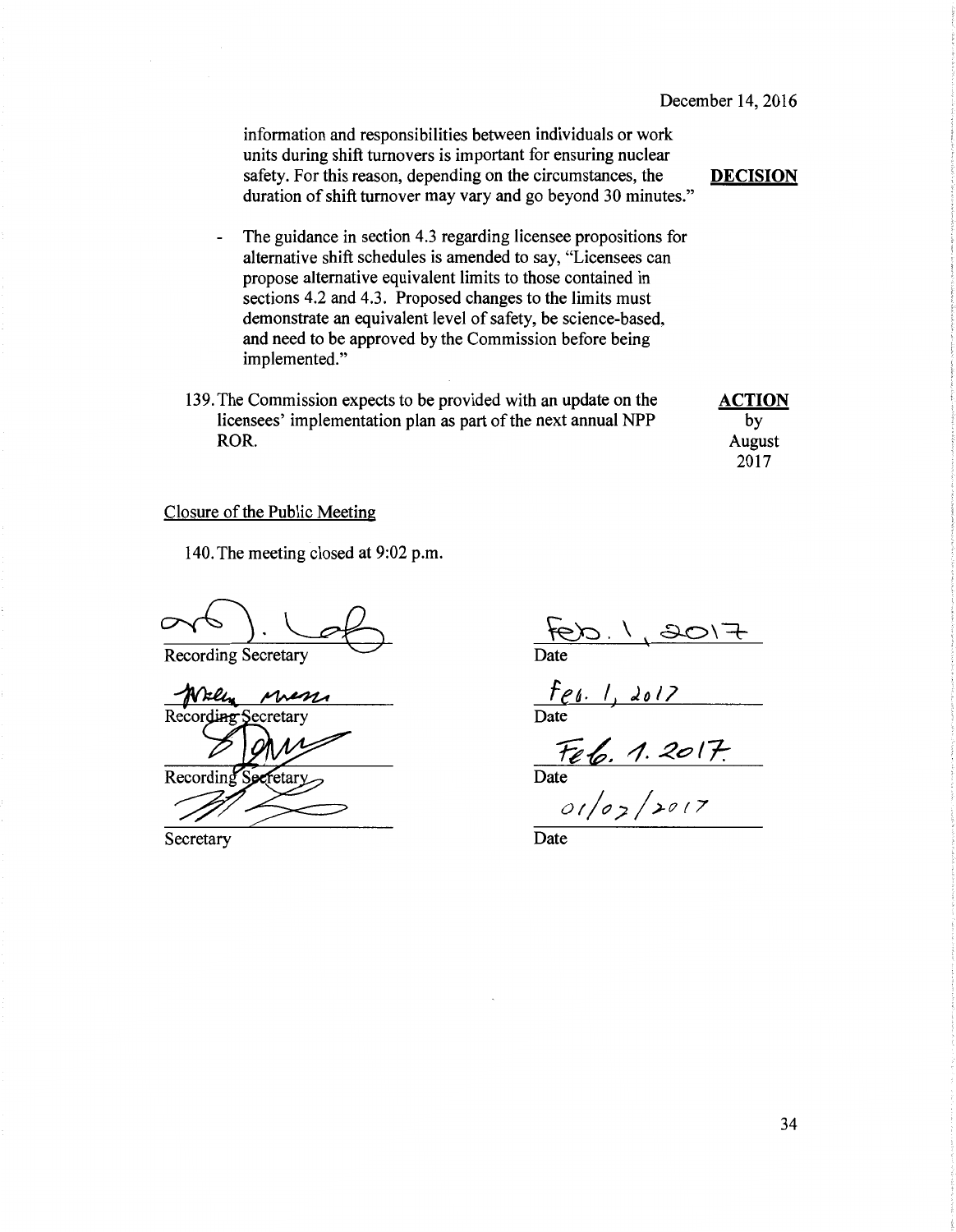APPENDIX A

| <b>CMD</b>                                                                                                                                                                                                                                              | Date       | File No |  |  |
|---------------------------------------------------------------------------------------------------------------------------------------------------------------------------------------------------------------------------------------------------------|------------|---------|--|--|
| 2016-M-05                                                                                                                                                                                                                                               | 2016-05-11 | 6.02.01 |  |  |
| Notice of Participation at a Commission Meeting and Participant Funding - Regulatory<br>Oversight Report for Uranium Mines, Mills, Historic and Decommissioned Sites in<br>Canada: 2015                                                                 |            |         |  |  |
| 2016-M-06                                                                                                                                                                                                                                               | 2016-05-12 | 6.02.01 |  |  |
| Notice of Participation at a Commission Meeting and Participant Funding - Regulatory<br>Oversight Report for Waste Management, Storage and Processing Facilities in Canada:<br>2015                                                                     |            |         |  |  |
| 16-M66                                                                                                                                                                                                                                                  | 2016-11-18 | 6.02.02 |  |  |
| Agenda of the meeting of the Canadian Nuclear Safety Commission to be held on<br>Wednesday and Thursday, December 14 and 15, 2016 in the Public Hearing Room, 14 <sup>th</sup><br>floor, 280 Slater Street, Ottawa, Ontario                             |            |         |  |  |
| 16-M66A                                                                                                                                                                                                                                                 | 2016-11-24 | 6.02.02 |  |  |
| Updated Agenda of the meeting of the Canadian Nuclear Safety Commission to be held<br>on Wednesday and Thursday, December 14 and 15, 2016 in the Public Hearing Room,<br>14 <sup>th</sup> floor, 280 Slater Street, Ottawa, Ontario                     |            |         |  |  |
| 16-M66B                                                                                                                                                                                                                                                 | 2016-11-30 | 6.02.02 |  |  |
| Revised Agenda of the meeting of the Canadian Nuclear Safety Commission to be held<br>on Wednesday and Thursday, December 14, 2016 in the Public Hearing Room, 14 <sup>th</sup> floor,<br>280 Slater Street, Ottawa, Ontario                            |            |         |  |  |
| 16-M66C                                                                                                                                                                                                                                                 | 2016-12-12 | 6.02.02 |  |  |
| Agenda of the meeting of the Canadian Nuclear Safety Commission to be held on<br>Wednesday and Thursday, December 14, 2016 in the Public Hearing Room, 14 <sup>th</sup> floor,<br>280 Slater Street, Ottawa, Ontario<br>16-M68<br>2016-12-09<br>6.02.04 |            |         |  |  |
| <b>Status Report on Power Reactors</b>                                                                                                                                                                                                                  |            |         |  |  |
| 16-M64                                                                                                                                                                                                                                                  | 2016-12-12 | 6.02.04 |  |  |
| Canadian Nuclear Laboratories Limited: Status Report on Fitness for Service for the<br><b>Chalk River Laboratories</b><br><b>Submission from CNSC Staff</b>                                                                                             |            |         |  |  |
| 16-M50                                                                                                                                                                                                                                                  | 2016-10-13 | 6.02.04 |  |  |
| Information Item: Regulatory Oversight Report for Waste Management, Storage and<br>Processing in Canada: 2015<br><b>Submission from CNSC Staff</b>                                                                                                      |            |         |  |  |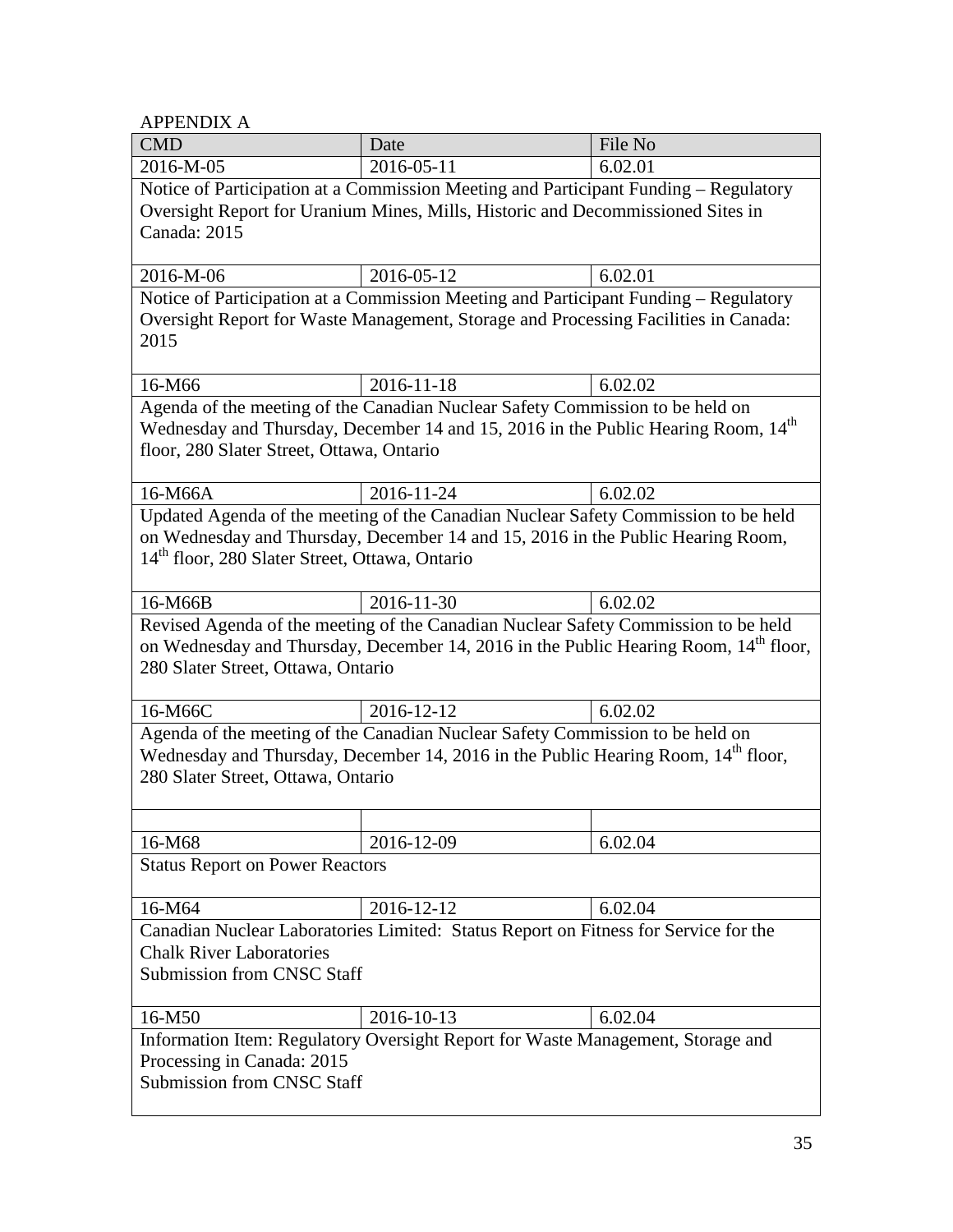| <b>CMD</b>                                                                                                                                  | Date                                                                            | File No |  |  |  |
|---------------------------------------------------------------------------------------------------------------------------------------------|---------------------------------------------------------------------------------|---------|--|--|--|
| 16-M50.A                                                                                                                                    | 2016-12-07                                                                      | 6.02.04 |  |  |  |
| Information Item: Regulatory Oversight Report for Waste Management, Storage and<br>Processing in Canada: 2015<br>Presentation by CNSC Staff |                                                                                 |         |  |  |  |
| 16-M50.1                                                                                                                                    | 2016-11-14                                                                      | 6.02.04 |  |  |  |
|                                                                                                                                             | Information Item: Regulatory Oversight Report for Waste Management, Storage and |         |  |  |  |
| Processing in Canada: 2015                                                                                                                  |                                                                                 |         |  |  |  |
| Submission from the Canadian Nuclear Workers' Council                                                                                       |                                                                                 |         |  |  |  |
| 16-M50.2                                                                                                                                    | 2016-11-18                                                                      | 6.02.04 |  |  |  |
|                                                                                                                                             | Information Item: Regulatory Oversight Report for Waste Management, Storage and |         |  |  |  |
| Processing in Canada: 2015                                                                                                                  |                                                                                 |         |  |  |  |
| <b>Submission from Northwatch</b>                                                                                                           |                                                                                 |         |  |  |  |
| 16-M70                                                                                                                                      | 2016-11-21                                                                      | 6.02.04 |  |  |  |
| Decision Item on Regulatory Document                                                                                                        |                                                                                 |         |  |  |  |
|                                                                                                                                             | REGDOC-2.2.4, Fitness for Duty: Managing Worker Fatigue                         |         |  |  |  |
| <b>Submission from CNSC Staff</b>                                                                                                           |                                                                                 |         |  |  |  |
| 16-M70.A                                                                                                                                    | 2016-12-07                                                                      | 6.02.04 |  |  |  |
| Decision Item on Regulatory Document                                                                                                        |                                                                                 |         |  |  |  |
| REGDOC-2.2.4, Fitness for Duty: Managing Worker Fatigue<br>Presentation by CNSC Staff                                                       |                                                                                 |         |  |  |  |
| 16-M70.1                                                                                                                                    | 2016-12-07                                                                      | 6.02.04 |  |  |  |
| Decision Item on Regulatory Document                                                                                                        |                                                                                 |         |  |  |  |
|                                                                                                                                             | REGDOC-2.2.4, Fitness for Duty: Managing Worker Fatigue                         |         |  |  |  |
| Submission from Énergie NB Power                                                                                                            |                                                                                 |         |  |  |  |
| 16-M70.2                                                                                                                                    | 2016-12-09                                                                      | 6.02.04 |  |  |  |
| Decision Item on Regulatory Document                                                                                                        |                                                                                 |         |  |  |  |
| REGDOC-2.2.4, Fitness for Duty: Managing Worker Fatigue                                                                                     |                                                                                 |         |  |  |  |
| <b>Submission from Canadian Nuclear Laboratories</b>                                                                                        |                                                                                 |         |  |  |  |
| 16-M49                                                                                                                                      | 2016-10-14                                                                      | 6.02.04 |  |  |  |
| <b>Information Items</b>                                                                                                                    |                                                                                 |         |  |  |  |
| Regulatory Oversight Report for Uranium Mines, Mills, Historic and Decommissioned                                                           |                                                                                 |         |  |  |  |
| Sites in Canada: 2015                                                                                                                       |                                                                                 |         |  |  |  |
| <b>Submission from CNSC Staff</b>                                                                                                           |                                                                                 |         |  |  |  |
|                                                                                                                                             |                                                                                 |         |  |  |  |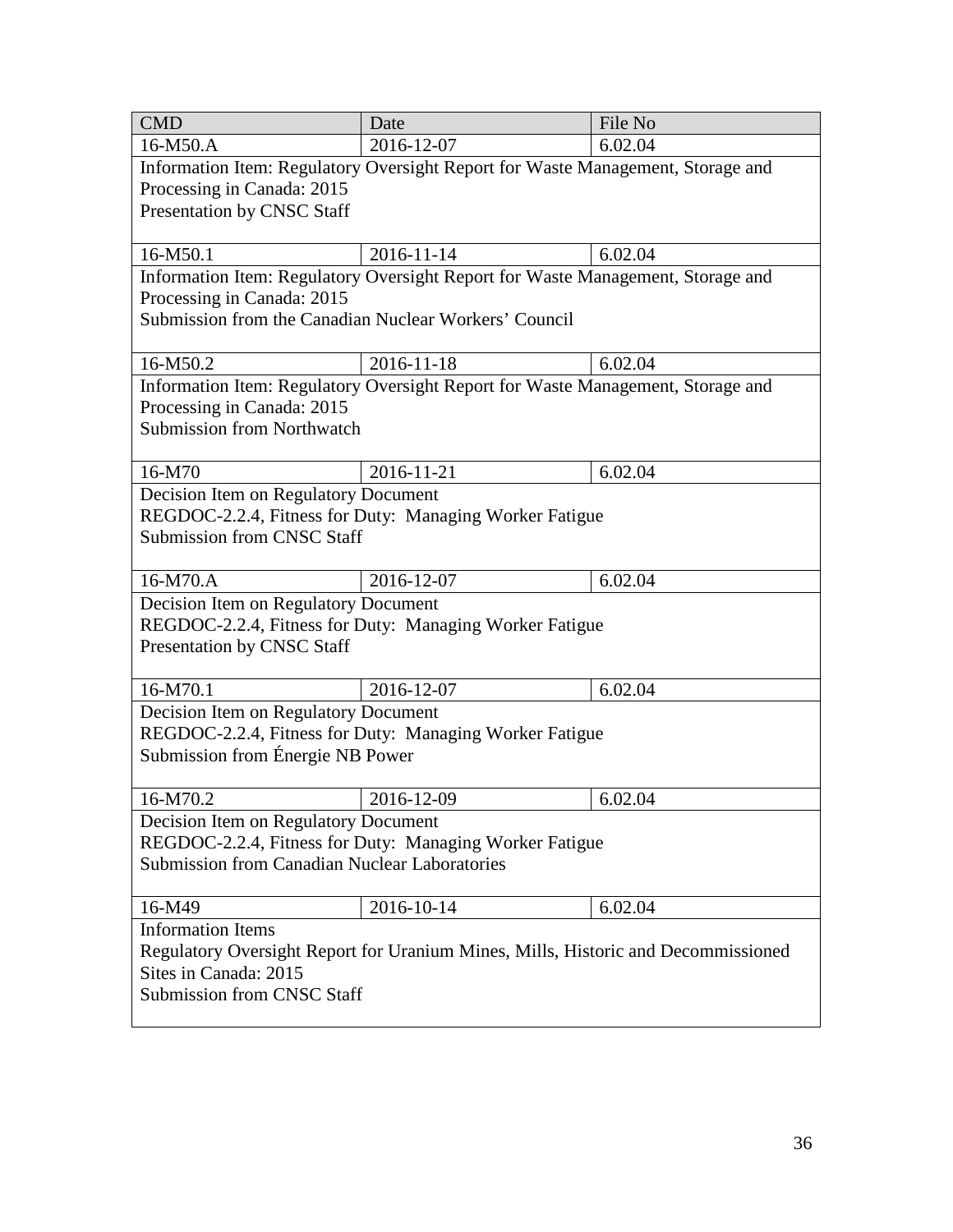| <b>CMD</b>                                                                        | Date                                                                              | File No |  |  |  |
|-----------------------------------------------------------------------------------|-----------------------------------------------------------------------------------|---------|--|--|--|
| 16-M49.A                                                                          | 2016-12-07                                                                        | 6.02.04 |  |  |  |
| <b>Information Items</b>                                                          |                                                                                   |         |  |  |  |
|                                                                                   | Regulatory Oversight Report for Uranium Mines, Mills, Historic and Decommissioned |         |  |  |  |
| Sites in Canada: 2015                                                             |                                                                                   |         |  |  |  |
| Presentation by CNSC Staff                                                        |                                                                                   |         |  |  |  |
|                                                                                   |                                                                                   |         |  |  |  |
| 16-M49.4                                                                          | 2016-11-15                                                                        | 6.02.04 |  |  |  |
| <b>Information Items</b>                                                          |                                                                                   |         |  |  |  |
|                                                                                   | Regulatory Oversight Report for Uranium Mines, Mills, Historic and Decommissioned |         |  |  |  |
| Sites in Canada: 2015                                                             |                                                                                   |         |  |  |  |
| Submission from AREVA Resources Canada Inc.                                       |                                                                                   |         |  |  |  |
|                                                                                   |                                                                                   |         |  |  |  |
| 16-M49.4A                                                                         | 2016-12-07                                                                        | 6.02.04 |  |  |  |
| <b>Information Items</b>                                                          |                                                                                   |         |  |  |  |
|                                                                                   | Regulatory Oversight Report for Uranium Mines, Mills, Historic and Decommissioned |         |  |  |  |
| Sites in Canada: 2015                                                             |                                                                                   |         |  |  |  |
|                                                                                   | Supplementary Information from AREVA Resources Canada Inc.                        |         |  |  |  |
| 16-M49.B                                                                          | 2016-12-07                                                                        |         |  |  |  |
| <b>Information Items</b>                                                          |                                                                                   | 6.02.04 |  |  |  |
|                                                                                   |                                                                                   |         |  |  |  |
| Sites in Canada: 2015                                                             | Regulatory Oversight Report for Uranium Mines, Mills, Historic and Decommissioned |         |  |  |  |
| Presentation by AREVA Resources Canada Inc.                                       |                                                                                   |         |  |  |  |
|                                                                                   |                                                                                   |         |  |  |  |
| 16-M49.5                                                                          | 6.02.04                                                                           | 6.02.04 |  |  |  |
| <b>Information Items</b>                                                          |                                                                                   |         |  |  |  |
|                                                                                   | Regulatory Oversight Report for Uranium Mines, Mills, Historic and Decommissioned |         |  |  |  |
| Sites in Canada: 2015                                                             |                                                                                   |         |  |  |  |
| Submission from Cameco Corporation                                                |                                                                                   |         |  |  |  |
|                                                                                   |                                                                                   |         |  |  |  |
| 16-M49.5A                                                                         | 2016-12-07                                                                        | 6.02.04 |  |  |  |
| <b>Information Items</b>                                                          |                                                                                   |         |  |  |  |
| Regulatory Oversight Report for Uranium Mines, Mills, Historic and Decommissioned |                                                                                   |         |  |  |  |
| Sites in Canada: 2015                                                             |                                                                                   |         |  |  |  |
| Presentation by Cameco Corporation                                                |                                                                                   |         |  |  |  |
|                                                                                   |                                                                                   |         |  |  |  |
| 16-M49.1                                                                          | 2016-11-14                                                                        | 6.02.04 |  |  |  |
| <b>Information Items</b>                                                          |                                                                                   |         |  |  |  |
| Regulatory Oversight Report for Uranium Mines, Mills, Historic and Decommissioned |                                                                                   |         |  |  |  |
| Sites in Canada: 2015                                                             |                                                                                   |         |  |  |  |
| Submission from the Saskatchewan Environmental Society and the Athabasca          |                                                                                   |         |  |  |  |
| Chipewyan First Nation                                                            |                                                                                   |         |  |  |  |
|                                                                                   |                                                                                   |         |  |  |  |